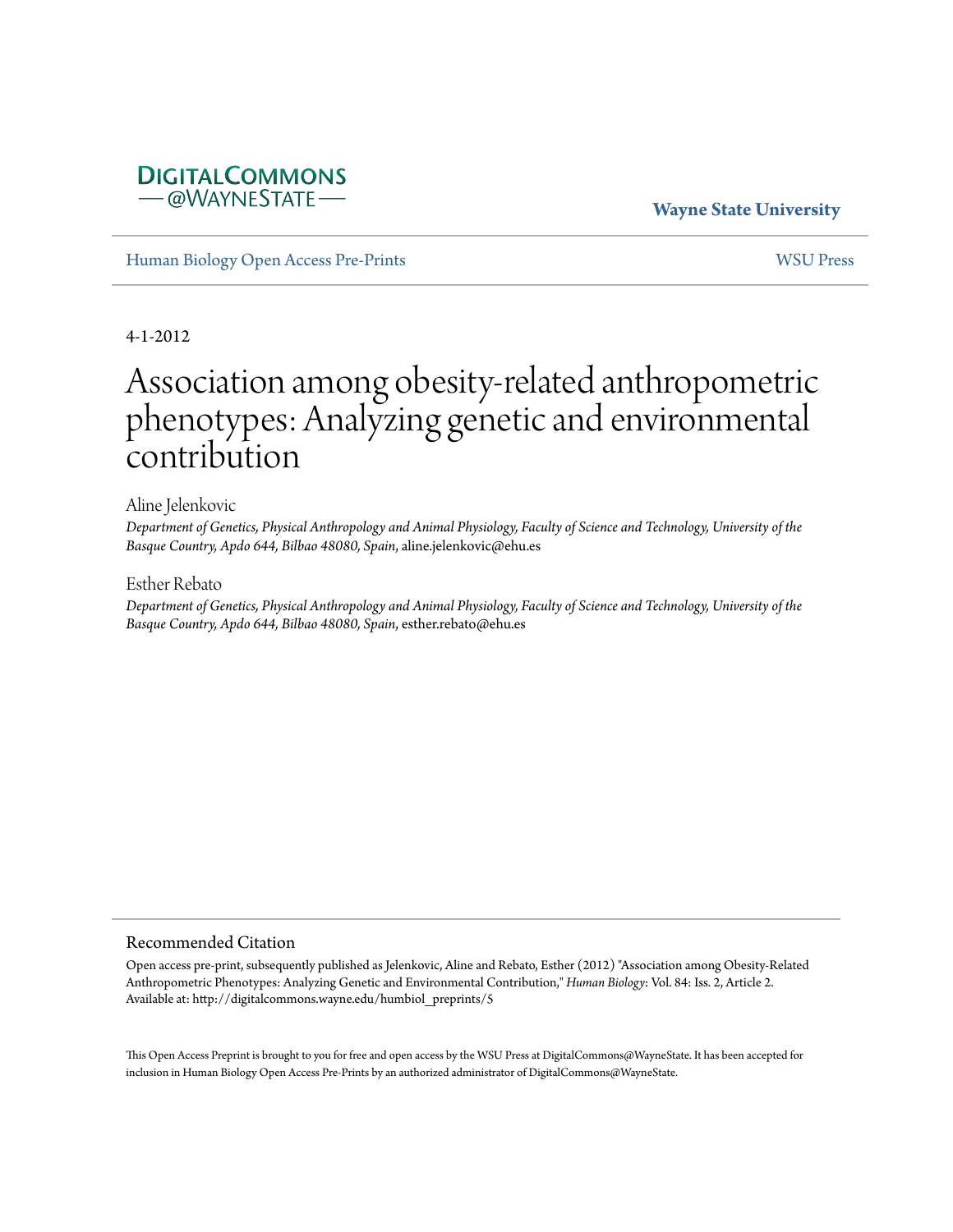# **Title**

Association among obesity-related anthropometric phenotypes: Analyzing genetic and environmental contribution

## **Running title**

Genetic association between obesity phenotypes

## **Authors´ names**

Aline Jelenkovic, Esther Rebato

### **Authors´affiliations**

Aline Jelenkovic, Department of Genetics, Physical Anthropology and Animal Physiology, Faculty of Science and Technology, University of the Basque Country, Apdo 644, Bilbao 48080, Spain.

Tel: +34 94 6015405; fax: +34 94 601 3145; e-mail: [aline.jelenkovic@ehu.es](mailto:aline.jelenkovic@ehu.es)

Esther Rebato, Department of Genetics, Physical Anthropology and Animal Physiology, Faculty of Science and Technology, University of the Basque Country, Apdo 644, Bilbao 48080, Spain.

Tel: +34 94 6012601; fax: +34 94 601 3145; e-mail: [esther.rebato@ehu.es](mailto:esther.rebato@ehu.es)

# **Keywords**

Anthropometry, common genetic and environmental factors, body mass, body fat, fat distribution, nuclear families, obesity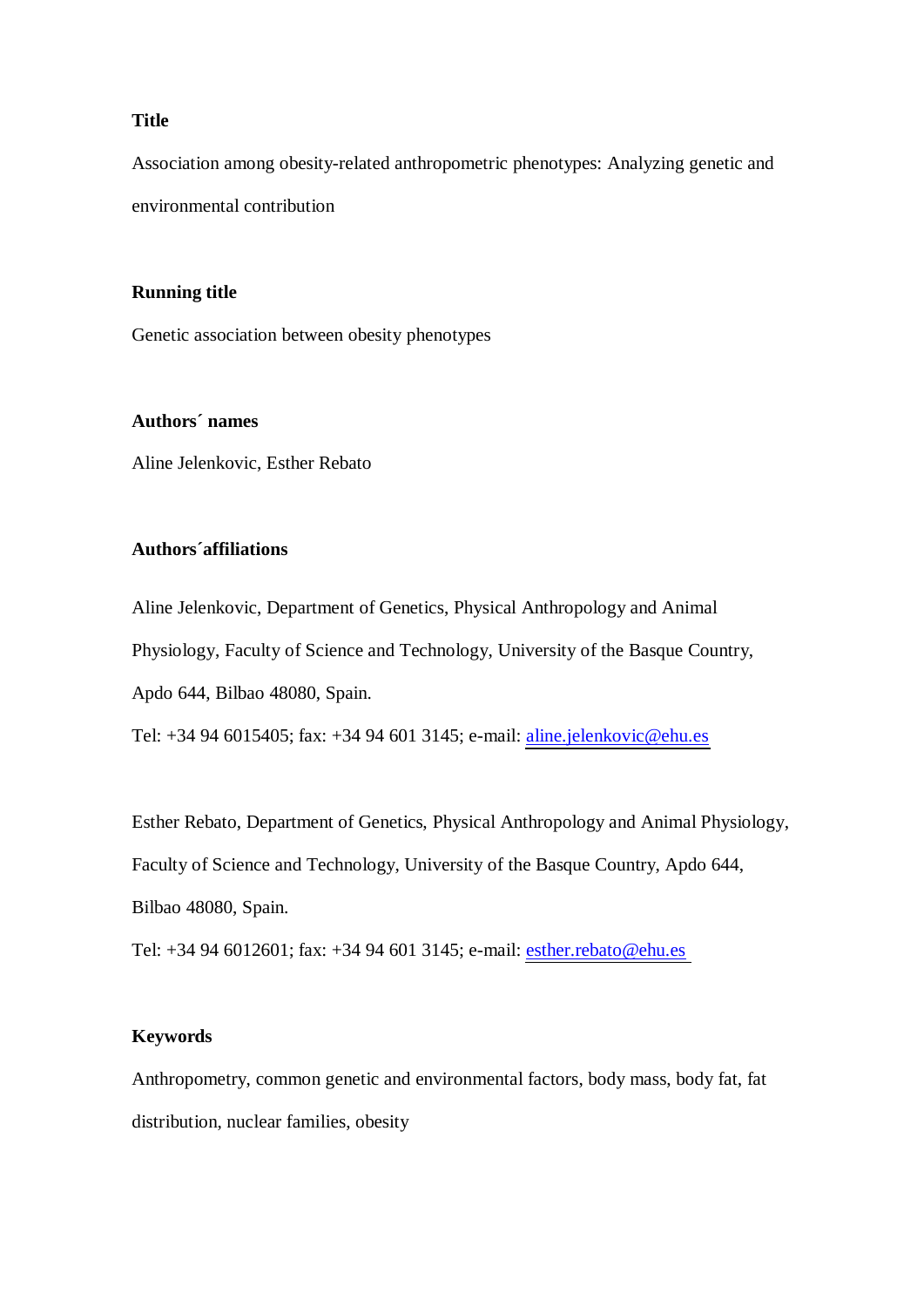## ABSTRACT

Obesity has become a public health and policy problem in many parts of the world. Epidemiological and population studies in this field are usually based on different anthropometric measures, however, common genetic and environmental factors between these phenotypes have been scarcely studied. The objective of this work is to assess the strength of these factors on the covariation among a large set of obesity-related traits. The subject group consisted of 533 nuclear families living in the Greater Bilbao (Spain), and included 1702 individuals aged 2-61 years. Detailed anthropometric measurements (stature, breadths, circumferences and skinfolds) were carried out in each subject. Bivariate quantitative genetic analyses were performed using a variance components procedure implemented in the software SOLAR. The results revealed that the majority of these traits is affected by common genetic and environmental factors. All correlations were significantly different from 1 and varied from non-significant to very high (>0.90, P<0.0001), with clearly lower pleiotropic effects among pairs including fat distribution traits. Despite the strong common genetic effects detected among phenotypes determining the amount of body fat and mass, there is a residual genetic influence on the local fatness measures that cannot be explained exclusively by the genetic influence on overall fatness. Moreover, the observed relationships confirm a partially different genetic control of truncal and peripheral fat. In conclusion, our findings highlight the relevance of considering different types of traits in the prevention and treatment of obesity, as well as in the search for genes involved in its development.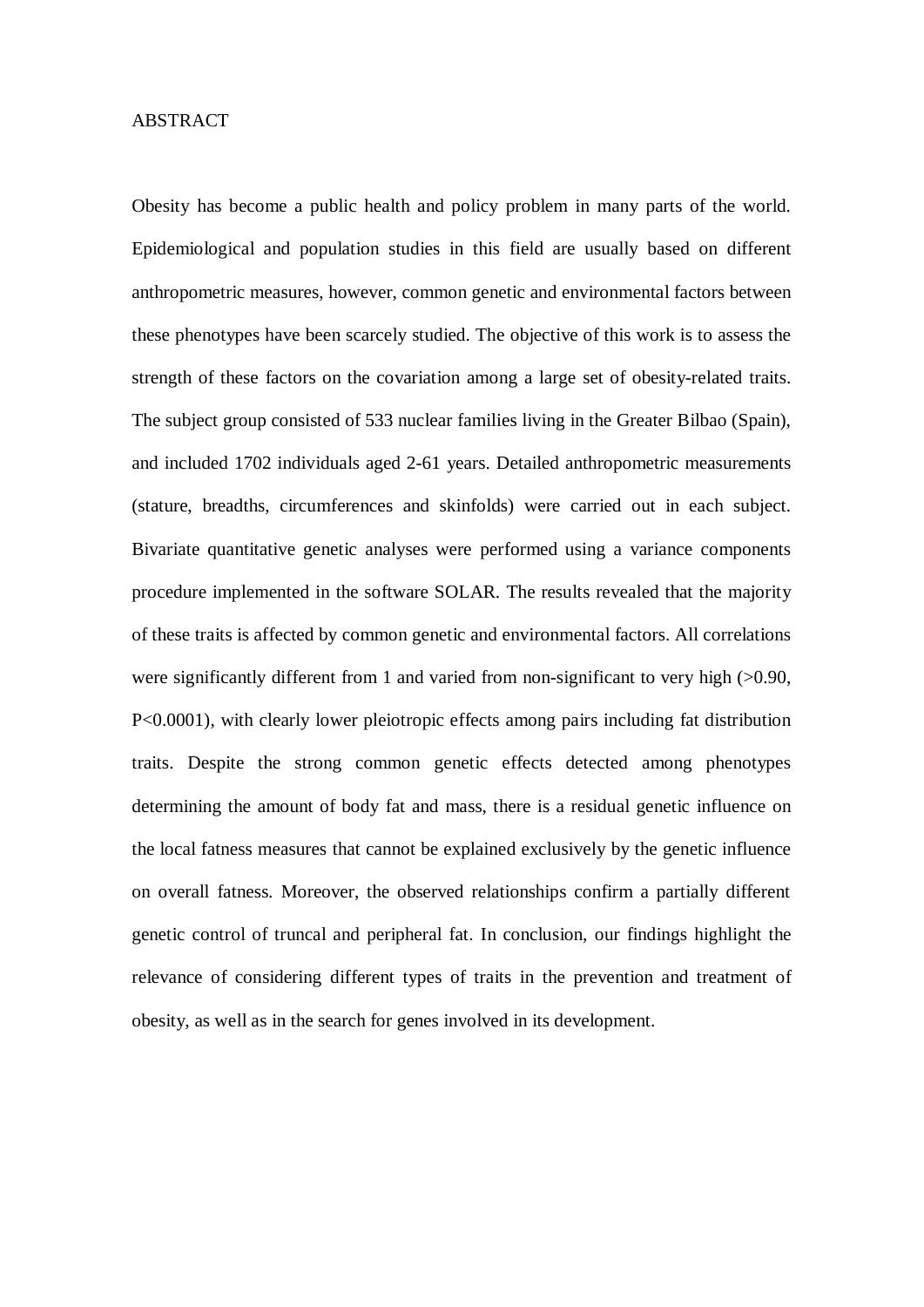Obesity has emerged as one of the most serious public health concerns of the  $21<sup>st</sup>$ century due to its increasing prevalence in the adult and children population worldwide (WHO). Although obesity rates in the United States are among the highest in the world, during the last years many industrialized countries have experienced similar increases, with Spain at the head of the European countries in terms of childhood overweight and obesity (IASO). The current progression is particularly alarming since obesity is associated with an increased risk of numerous adverse health outcomes such as cardiovascular disease, type 2 diabetes, osteoarthritis and some cancers (Yusuf et al., 2004; Kushner and Blatner, 2005; Schienkiewitz et al., 2006; Reeves et al., 2007).

Epidemiological studies have shown that apart from the amount of body fat, its distribution (adiposity of generalized fatness, excess of subcutaneous fat at trunkabdominal level, excess of abdominal visceral fatness and excess of gluteo-femoral fatness) has different impact on health (Bouchard et al., 1990; Janssen et al., 2004; Snijder et al., 2004; Park et al., 2009). Reliable methods for measurement of body fat and fat distribution are therefore of substantial importance. Sophisticated techniques such as X-ray absorptiometry (DEXA), computed tomography (CT) and magnetic resonance imaging (MRI) (Veldhuis et al., 2005; Lee and Gallagher, 2008) have been developed, however, these methods are expensive and impractical for field- or large population-based studies. Measurements of anthropometric variables are simple, inexpensive and non-invasive methods for indirect assessment of body composition and fat distribution (Yusuf et al., 2004). Although the relationship between overweight and/or obesity and its associated risks factors in clinical and epidemiological field is primarily based on body mass index (BMI), other studies also include traits such as the waist circumference, waist to hip ratio (WHR) and the sum of some skinfolds,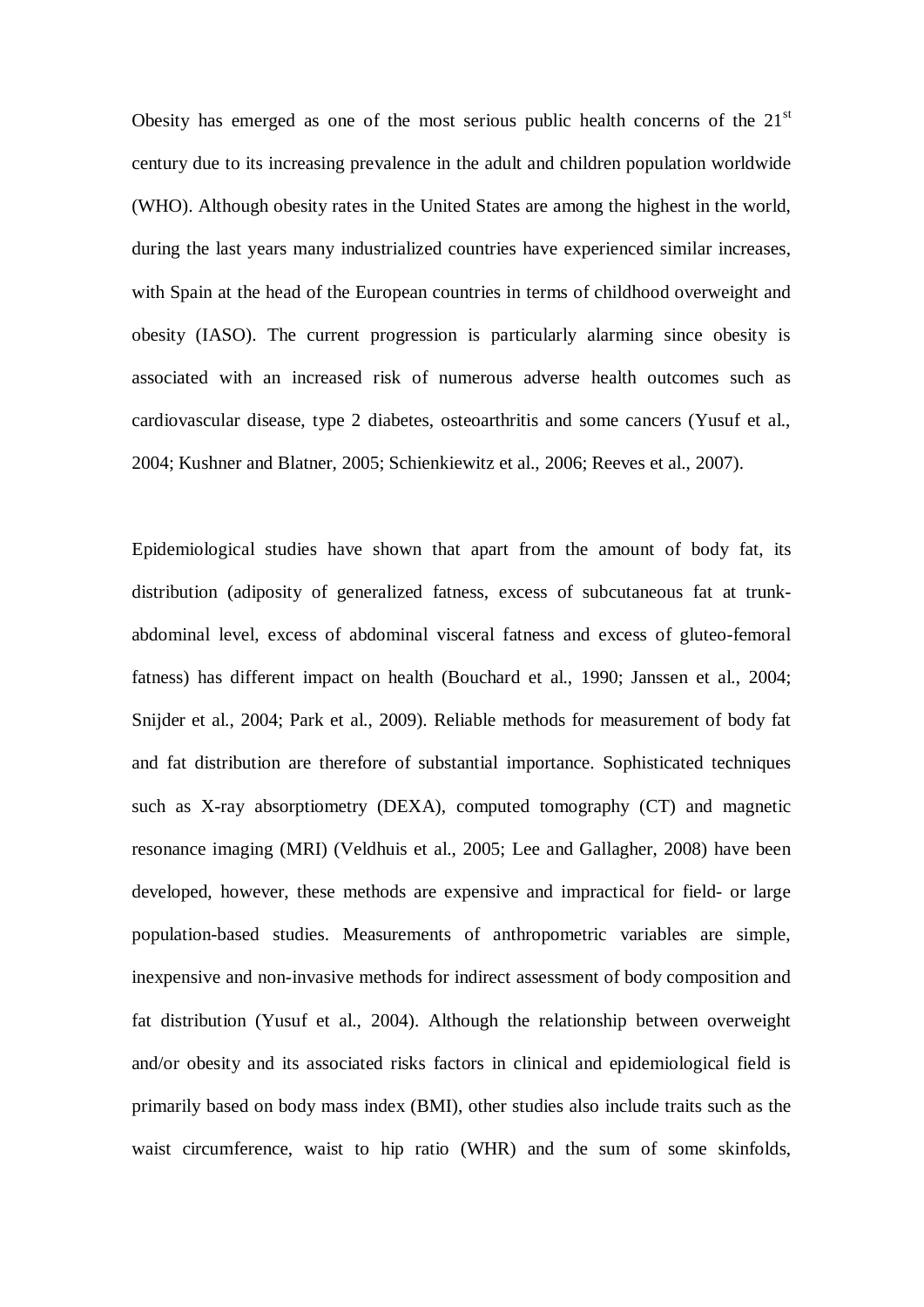nevertheless, more complex phenotypes are required to integrate information from different parts of the body. For example, factors extracted from a factor analysis could represent features that contain a higher degree of genetic variance than the original variables separately (Hauspie et al., 1985) and Heath-Carter somatotype (Carter and Heath, 1990), provides a more generalized approach to body types and summarizes body shape in three basic components: endomorphy, mesomorphy and ectomorphy (fatness and leanness, musculoskeletal development for the individual´s height and linearity related component, respectively).

Body fat mass and distribution are determined by multiple environmental and genetic factors. Given the complex nature of obesity in terms of phenotype definition, it can be expected that the different phenotypes exhibits different biology and hence may have different genetic and environmental determination. Large family studies in different populations have consistently showed heritabilities ranging from around 0.3 to 0.6 for obesity-related traits (e.g. Butte et al., 2006; Bastarrachea et al., 2007; Zillikens et al., 2008; Mathias et al., 2009; Jelenkovic et al., 2011). However, there is a limited number of studies examining whether genes and residual environment influencing one trait have an effect on other traits, and the majority of them analysed only a few associations (Comuzzie et al., 1994; Choh et al., 2001; Bastarrachea et al., 2007; Benyamin et al., 2007; Hasselbalch et al., 2008; Mathias et al., 2009). The mechanism of these contributions is thus still poorly understood and quantification of the strength of common genetic factors among phenotypes is critically important to address the genetic basis for obesity. Accordingly, the purpose of the present study was to determine the contribution of genetic and environmental factors on the covariation among a large set of obesity-related phenotypes in nuclear families from the Greater Bilbao.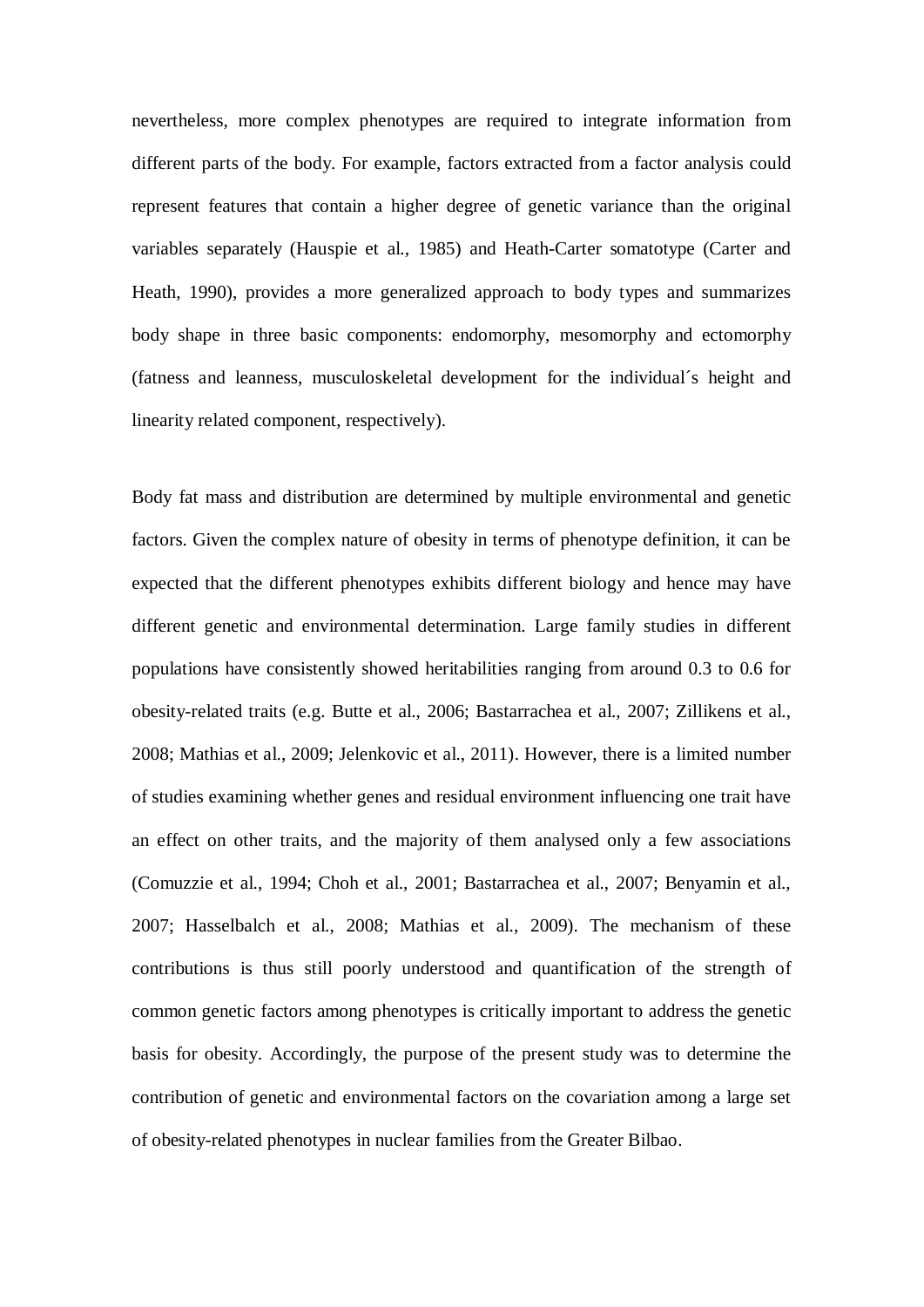# MATERIALS AND METHODS

### **Participants**

The sample recruitment and structure have been described elsewhere (Jelenkovic et al., 2011). Briefly, the present cross-sectional study was conducted on 533 nuclear families composed of 346 fathers (29.8-61.2 years), 509 mothers (26.0-57.2 years), 445 sons (2.0-19.5 years) and 402 daughters (2.0-18.3 years). The data collection was carried out in 22 education centres of the Greater Bilbao (Spain), during two academic years (2006- 2007 and 2007-2008). This sample forms part of an urban population of medium-high socioeconomic level; around half of the parental generation (53% and 42% of fathers and mothers, respectively) had a high-level occupation and are university educated (47% and 56%, respectively). The prevalence of overweight and obesity was 51.9% and 12%, 20.4% and 4.6%, 21.1% and 1.6%, 19.9% and 1.7% in men, women, boys and girls, respectively. Greater Bilbao is a comarca of Biscay (Basque Country, Spain), which is considered to be the main economic area of the Basque Country and one of the most important of Spain. Only Caucasian individuals who presented a European origin were included in the study. The project was approved by the ethics committee of the University of the Basque Country. Permission to carry out the study in the education centres was asked from the Basque Government, and also from the direction of each centre. Written informed consent was obtained from all study participants.

#### **Measurements**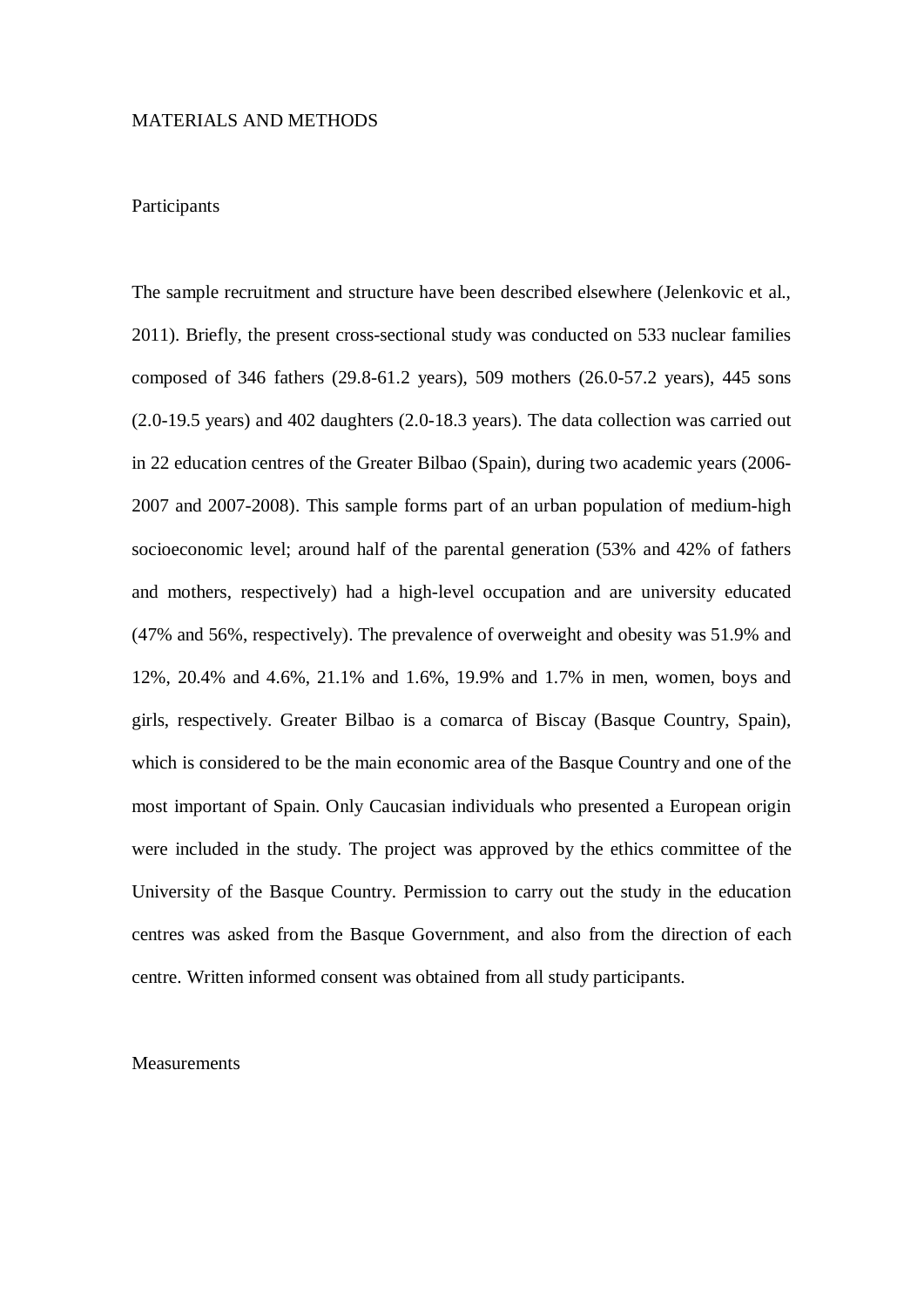Anthropometric measures included stature, weight, two breadths (humerus and femoral), five circumferences (upper arm relaxed, upper arm contracted, waist, hip, calf) and six skinfold thicknesses (biceps, triceps, subscapular, suprailiac, abdominal, calf). All measures were taken by the same investigator (A.J.) for the whole sample following standard anthropometric techniques (Lohman et al., 1988). Skinfolds were measured using a Lange caliper (Cambridge Scientific Industries, Cambridge, MD). Circumferences were taken to the nearest mm by using Harpenden anthropometric tape (Holtain Ltd) and the other measurements with Siber-Hegner instruments (GPM, Zurich, Switzerland) accurate to 1mm. A digital balance to the nearest 0.1 kg was used to measure body weight. From these anthropometric measures five derived variables were calculated: the sum of truncal (SK3T) and extremities (SK3E) skinfolds, body mass index [BMI = weight (kg)/height  $(m^2)$ ], the waist to hip ratio [WHR = waist circumference/hip circumference] and the trunk to extremity skinfolds ratio  $[TER =$ (suprailiac + subscapular + abdominal)/(calf + biceps + triceps)]. Next, the three components of the Heath-Carter´s anthropometric somatotype were calculated according to formulae described in Carter and Heath (1990).

## Statistical analysis

All statistical computations were carried out using SPSS package version 17.0 for Windows (SPSS Inc., Chicago, IL, USA). First, two factor analyses were computed, regardless of sex and age, for the two categories of anthropometric traits (circumferences and skinfolds) using the principal components extraction method. The eigenvalue of 1 criterion was implemented to retain the factors. Next, a stepwise regression analysis was used to remove the effects of age (age, age<sup>2</sup> and age<sup>3</sup>), within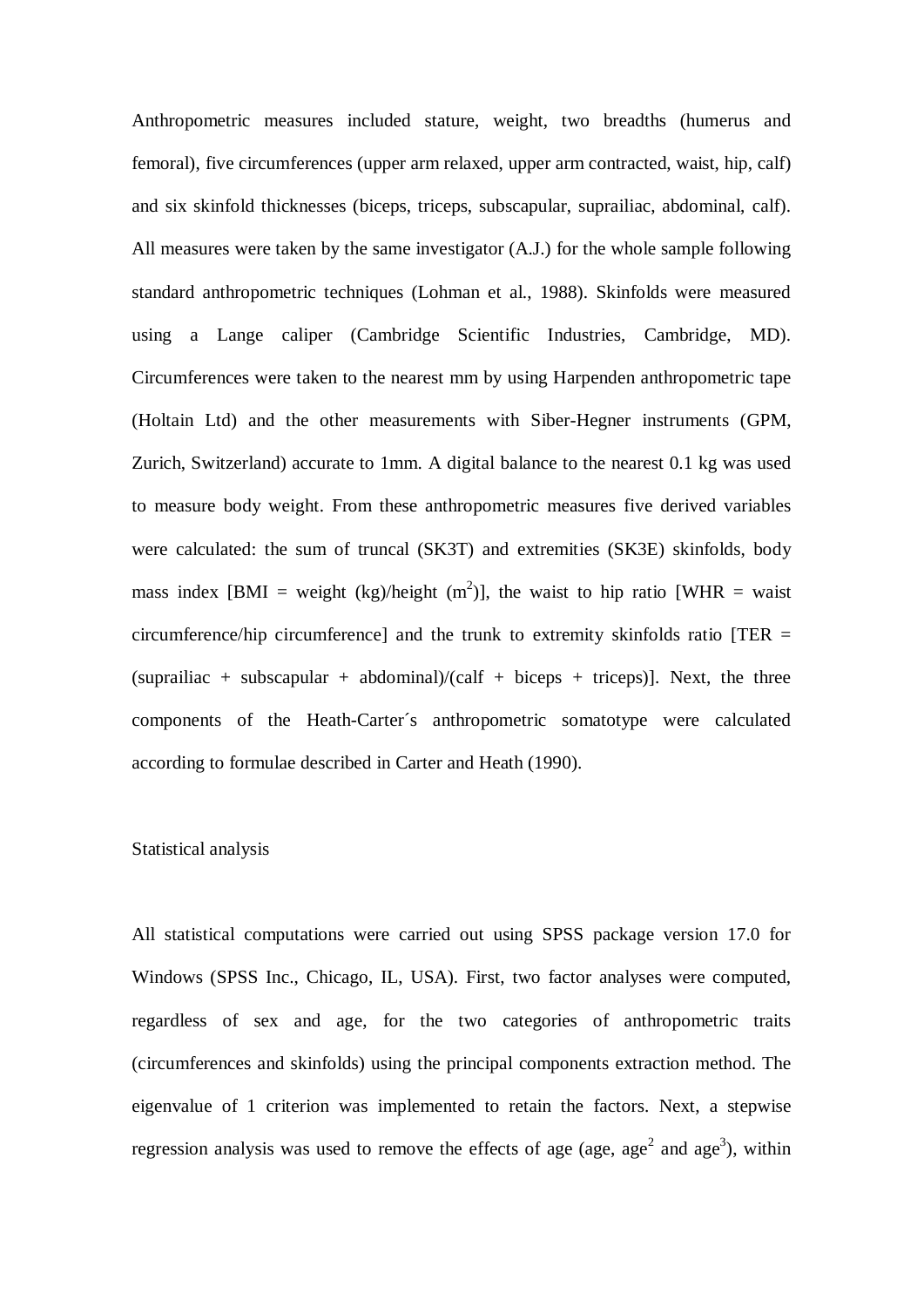each generation and sex for all the studied anthropometric traits. Phenotypes were then generated for each individual by retaining the residual regression score and then standardizing to a mean of 0 and a variance of 1 within each group. According to Blangero et al. (2001), when the normality assumption did not hold for a specific trait (k >2) after adjustment for significant covariates, natural log-transformation was applied followed by a new data assessment.

## Quantitative genetic analysis

Narrow sense or additive heritabilities  $(h^2)$  for anthropometric phenotypes were calculated using the variance-components method implemented in Sequential Oligogenic Linkage Analysis Routines (SOLAR 4.2.7 available online at: http://www. sfbr.org/solar/; (Almasy and Blangero, 1998)). This method distinguishes between the additive genetic  $(V_G)$  and environmental  $(V_F)$  components that form the total variation of the trait (V<sub>P</sub>):  $V_P = V_G + V_E$ . The portion of the total phenotypic variance accounted for by the additive genetic variance is denoted by narrow sense heritability  $(h^2)$ :  $h^2 = V_G$  $/ V_{P}$ . The environmental component includes environmental factors, the non-additive genetic component, and measurement errors. Parameters estimation was performed by restricted maximum likelihood methods. In the process, the null hypothesis, in which the additive genetic variance  $(V_G)$  equals zero, was tested against an alternative hypothesis in which the additive genetic variance was estimated. Minus two times the difference in the log likelihood between the two models is distributed as a ½ chi-square statistic with 1 degree of freedom.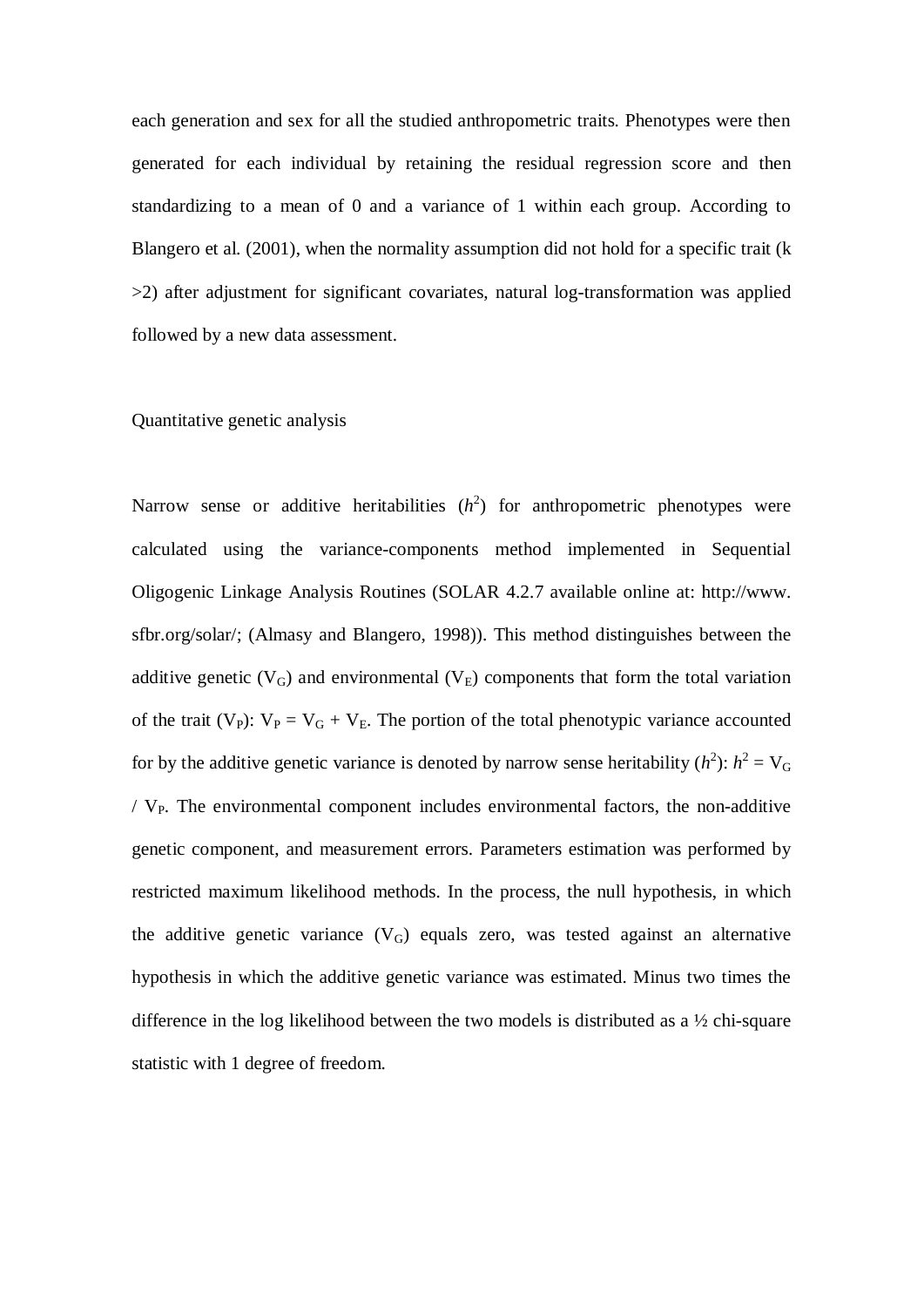Bivariate genetic analysis (also implemented in SOLAR) is the extension from univariate genetic analysis and was conducted to partition the total phenotypic correlations ( $\rho$ <sub>P</sub>) between the pairs of traits into genetic ( $\rho$ <sub>G</sub>) and environmental correlations ( $\rho$ <sub>E</sub>):  $\rho$ <sub>P</sub> =  $\rho$ <sub>G</sub>  $\sqrt{(h^2 + h^2)^2 + \rho}$ E  $\sqrt{(1 - h^2)^2 + (1 - h^2)^2}$ ). In this equation,  $h^2$ <sub>1</sub> and  $h^2$ <sub>2</sub> are the heritabilities of trait 1 and trait 2, respectively. The bivariate phenotype is modeled as a linear function of the individual's phenotypic values, the population means, the additive genetic values, and environmental effects. The significance of  $\rho$ G and  $\rho_E$  was calculated by comparison of the log-likelihood of a more restricted model in which the same parameter is set to zero. To test if covariation between traits was entirely due to shared genes (i.e., complete pleiotropy), the significance of  $\rho_G$  differing from 1 was also evaluated.

#### RESULTS

#### Preliminary statistical analysis

Since descriptive statistics for these anthropometric measurements and derived variables have been previously published (Jelenkovic et al., 2011), only those for the sums of skinfolds are shown in Table 1. Due to the wide range of ages included in the offspring generation (mean =  $9.02$ ,  $8.92$ ;  $SD = 3.85$ ,  $3.85$  for boys and girls, respectively), results for sons and daughters are not presented. Briefly, adult males showed greater means for all traits defining body mass (e.g. weight, circumferences, BMI, mesomorphy) and for the truncal skinfolds, whereas women presented considerably more subcutaneous fat in the extremities, and were more ectomorphic. Regarding factor analysis, a single factor was retained for each set of measures, which explained about 93.9% (CRsF) and 73.5%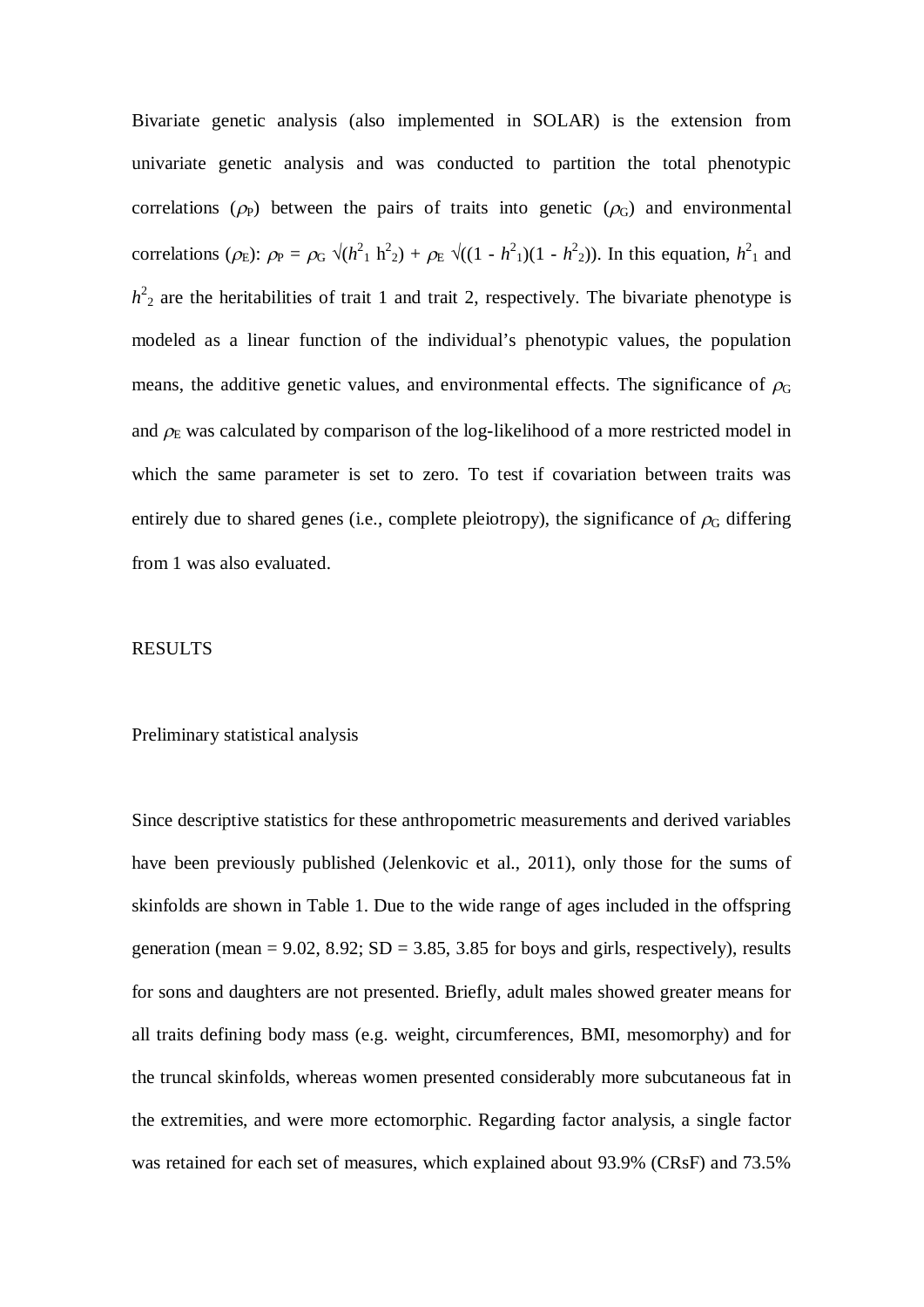(SKsF) of the total variation in the sets of traits, respectively. The high load scores obtained suggest that CRsF can be interpreted as a measure of overall body mass and SKsF as an indicator of the amount of subcutaneous fat. These two synthetic traits were used as summary variables in the quantitative genetic analysis.

## Quantitative genetic analysis

The univariate variance component analysis  $(h^2)$  for the sums of skinfolds (after accounting for age and sex effects) is shown in Table 1. According to the results for the single skinfolds in Jelenkovic et al. (2011), SK3E presented a higher heritability than SK3T. Inspection of Table 2 showed that genetic  $(\rho_G)$  and environmental  $(\rho_E)$ correlations calculated among these phenotypes ranged from non-significant to strong values and were higher within similar traits. As can be seen, with the exception of some pairs formed by fat distribution indices, the majority of pairs exhibited common genetic and/or environmental factors. Although the general trend is towards a similar pattern of genetic and environmental correlations, some differences are detected in their relative magnitude among groups of measures and also for some specific traits. For example, mean genetic correlation is greater than the environmental  $(\rho_G > \rho_E)$  among circumferences, whereas more similar values ( $\rho$ <sub>G</sub> $\sim$  $\rho$ <sub>E</sub>) were observed among skinfolds and those phenotypes that summarize the amount of body mass and fat (BMI and SK factors and endomorphy). Finally, genetic associations for fat distribution indices, mesomorphy and ectomorphy were, in general, lower ( $\rho_E > \rho_G$ ).

## **DISCUSSION**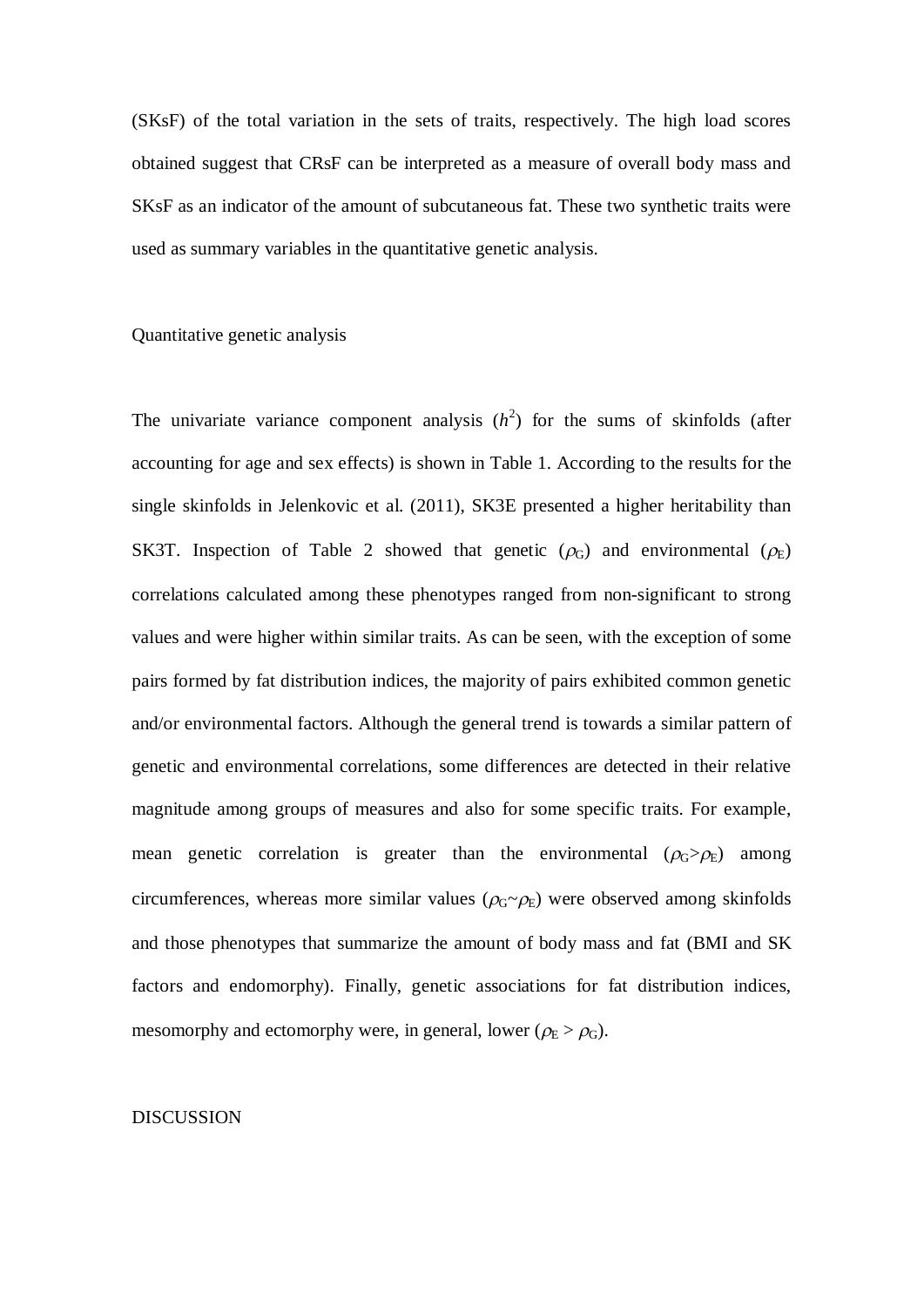Faced with the current epidemic of obesity, the comprehension of the mechanisms by which obesity is manifest is of substantial relevance. The existing relationship among deposition of fat at different sites provides an insight into body architecture in relation to this component. To the best of our knowledge, this is the first comprehensive analysis that includes a large set of simple and derived variables and thus provides a global perspective of human body integration. Although direct comparisons of the magnitude of correlations between traits across studies are problematic (since they depend on study design, methods of parameter estimation, type of correlation estimated, among others), the general findings of this work follow those of earlier studies.

Significant genetic correlation among obesity phenotypes suggests that they are regulated, wholly or in part, by the same genes (pleiotropy) or by closely spaced genes (coincident linkage) (Almasy et al., 1997). The high genetic and environmental correlations detected among weight, waist and hip circumference and BMI in the present investigation were similar to those found in extended pedigrees (Bastarrachea et al., 2007; Mathias et al., 2009) and in twins for women (Hasselbalch et al., 2008), but in contrast to the observations of Mathias et al. (2009) we did not found complete pleiotropy between BMI and waist circumference. Apart from other phenotypes normally analysed, skinfolds thickness is an economic and simple indirect measure of adiposity that can be accurately used in epidemiological studies. Pleiotropic effects between triceps and subscapular skinfolds were slightly lower than those for Mexican Americans (Comuzzie et al., 1994), and considerably lower than for Samoans (Choh et al., 2001). Of particular interest is that there appears to be a hierarchy of common effects on this combination of skinfolds measures, that is, whereas common environmental factors remained fairly constant between all skinfolds, pleiotropic effects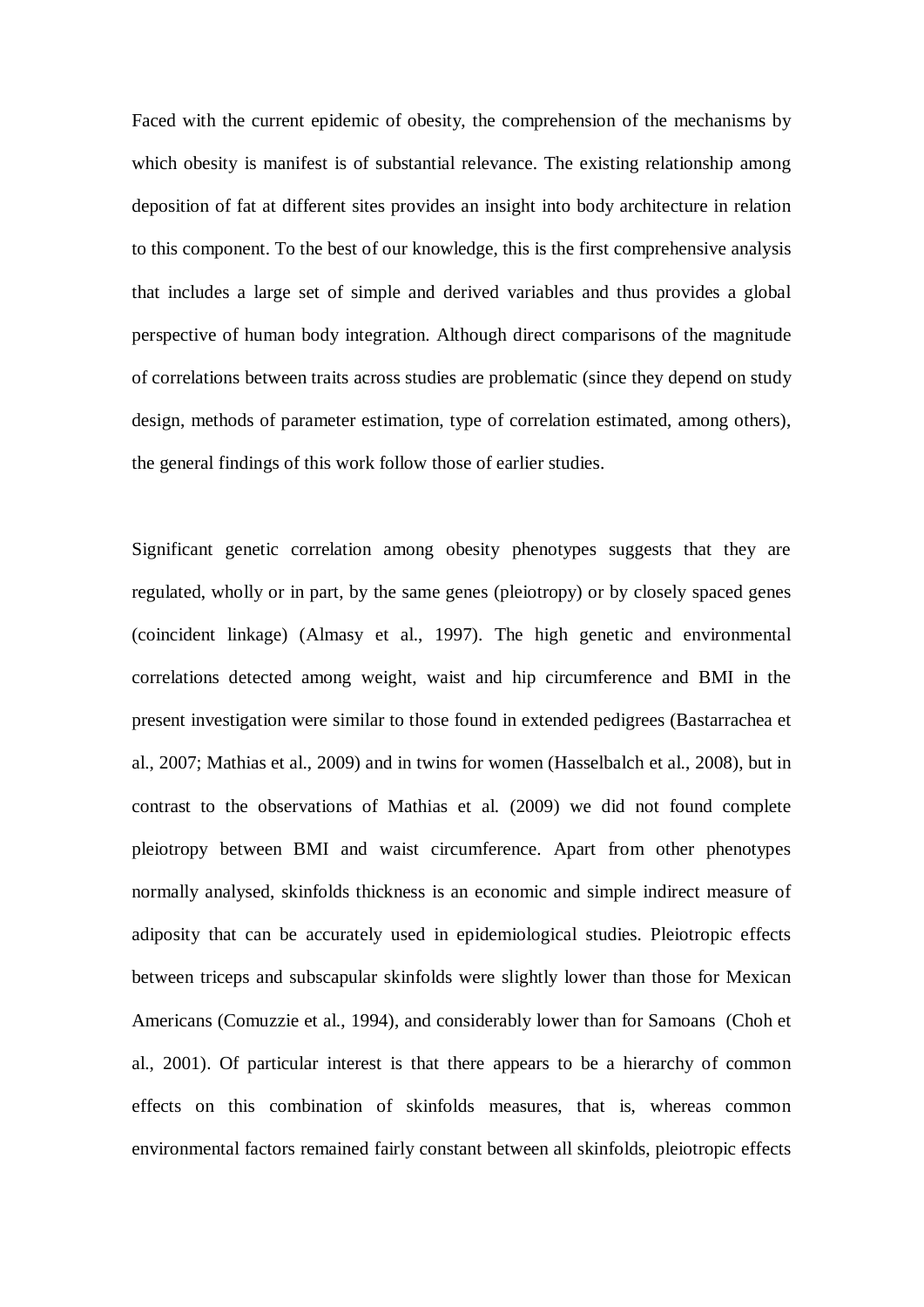were greater for the pairs formed by skinfolds from the same anatomical region (e.g. biceps-triceps and abdominal-suprailiac) and lower between those of the trunk and extremities (e.g. calf-subscapular and calf-abdominal). Accordingly, whereas environmental correlations for BMI-SK3T and BMI-SK3E are very similar (0.83 and 0.79), genetic associations presented greater differences (0.82 and 0.60). These observations indicate that although common genetic factors act in a different way depending on the location of the subcutaneous fat, all skinfolds present a global or generalized responsiveness to environmental factors, which was also observed in Mexican Americans (Comuzzie et al., 1994).

Non-significant to small common genetic and environmental factors were found to affect the association between fat distribution indices and the majority of adiposity traits. Some differences were also observed between both traits, that is, whereas WHR did not show evidence of pleiotropy with the majority of adiposity traits, TER presented more significance in the genetic associations and was environmentally correlated with all phenotypes. In contrast to the observations of other authors (Cardon et al., 1994; Zabaneh et al., 2009), who found a significant genetic relationship for BMI-WHR (0.44 and 0.52, respectively), the covariation between overall obesity and the abdominal distribution of fat was not mediated by common genetic factors in the Greater Bilbao population. As have been previously detected, this discrepancy between the results is probably caused, at least in part, by the wide range of ages that makes up our sample. To our knowledge, no published study refers to shared additive and environmental effects of somatotype components and only phenotypic correlations are available for comparison. As reported by Bale (1980), the majority of studies of correlations between somatotype components have focussed on body fat and lean body weight. The obtained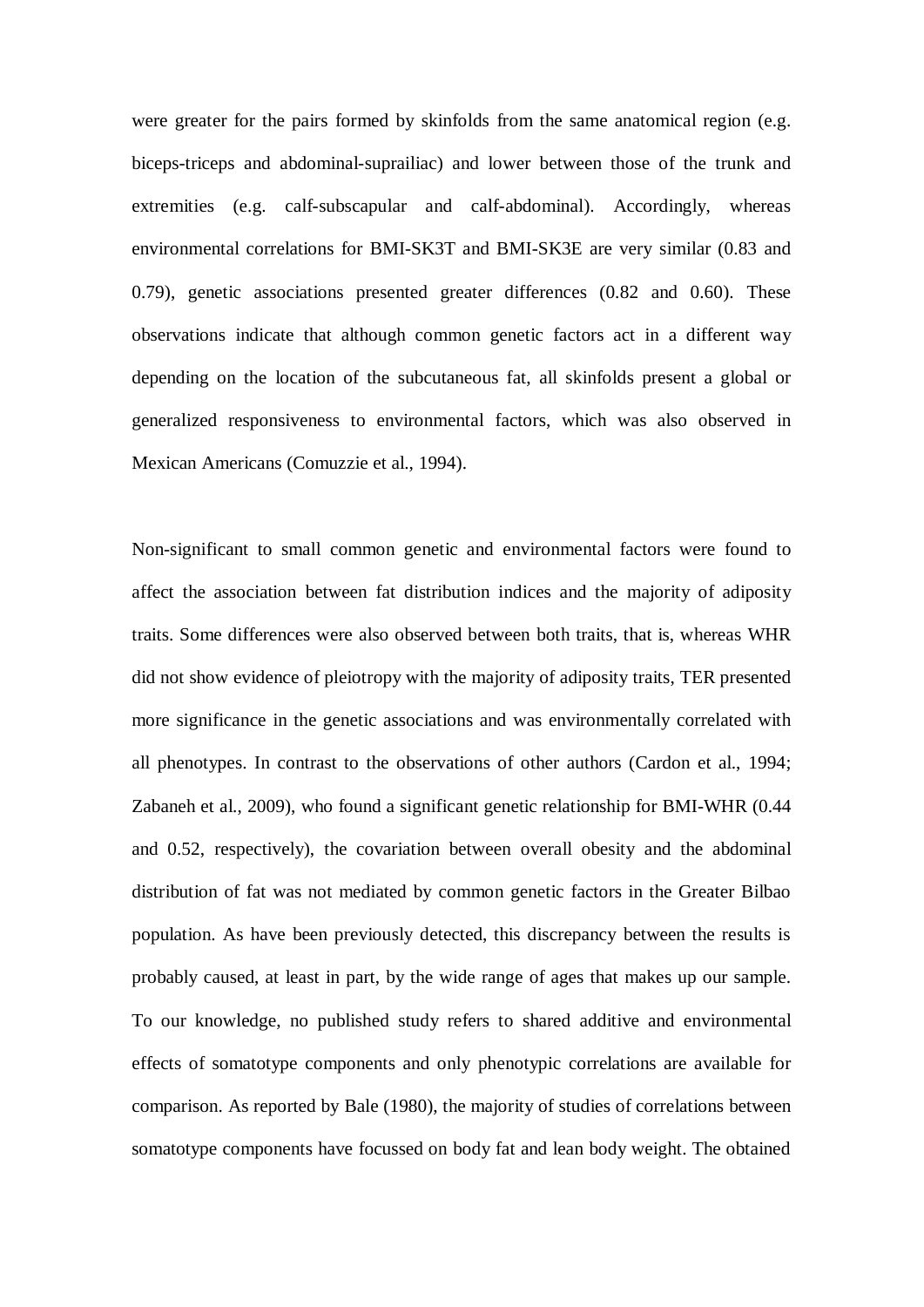phenotypic correlations with weight in the Greater Bilbao sample (0.67, 0.48, -0.63 for endomorphy, mesomorphy and ectomorphy, respectively) were similar to those from women physical education students (0.73, 0.40, -0.65) (Bale, 1980), suggesting a constant pattern across populations. On the other hand, our findings are in agreement with those of Yeong et al. (1997) who determined good correlations for somatotype drawing and BMI, weight, waist and hip circumference, but a relatively lower correlation for WHR. In addition, some authors have suggested that WHR is not appropriate for the measurement of body fat mass distribution for its lack of correlation with CT (Keller et al., 1999) and the marginal correlations observed with any of the DEXA measurements (Ketel et al., 2007). Therefore, the weak correlation obtained for the pairs form by WHR in this work, summed to the findings of other studies suggest that no decisive conclusions can be drawn when WHR is the only indicator of fat distribution considered in a specific investigation.

Strong genetic and environmental relationships have been observed between those phenotypes that account for the amount of body mass and those of body fat (those including skinfolds). The consistent association between traits that differ in their composition and orientation (circumferences-skinfolds, BMI-SKsF, endomorphymesomorphy) agrees with the extended idea that the increase in body mass reflects the increase in the amount of fat (in untrained individuals). However, the different information that provides each type of variables highlights the interest of considering the amount of adipose tissue, and not only the total body mass, in the prevention and treatment of obesity.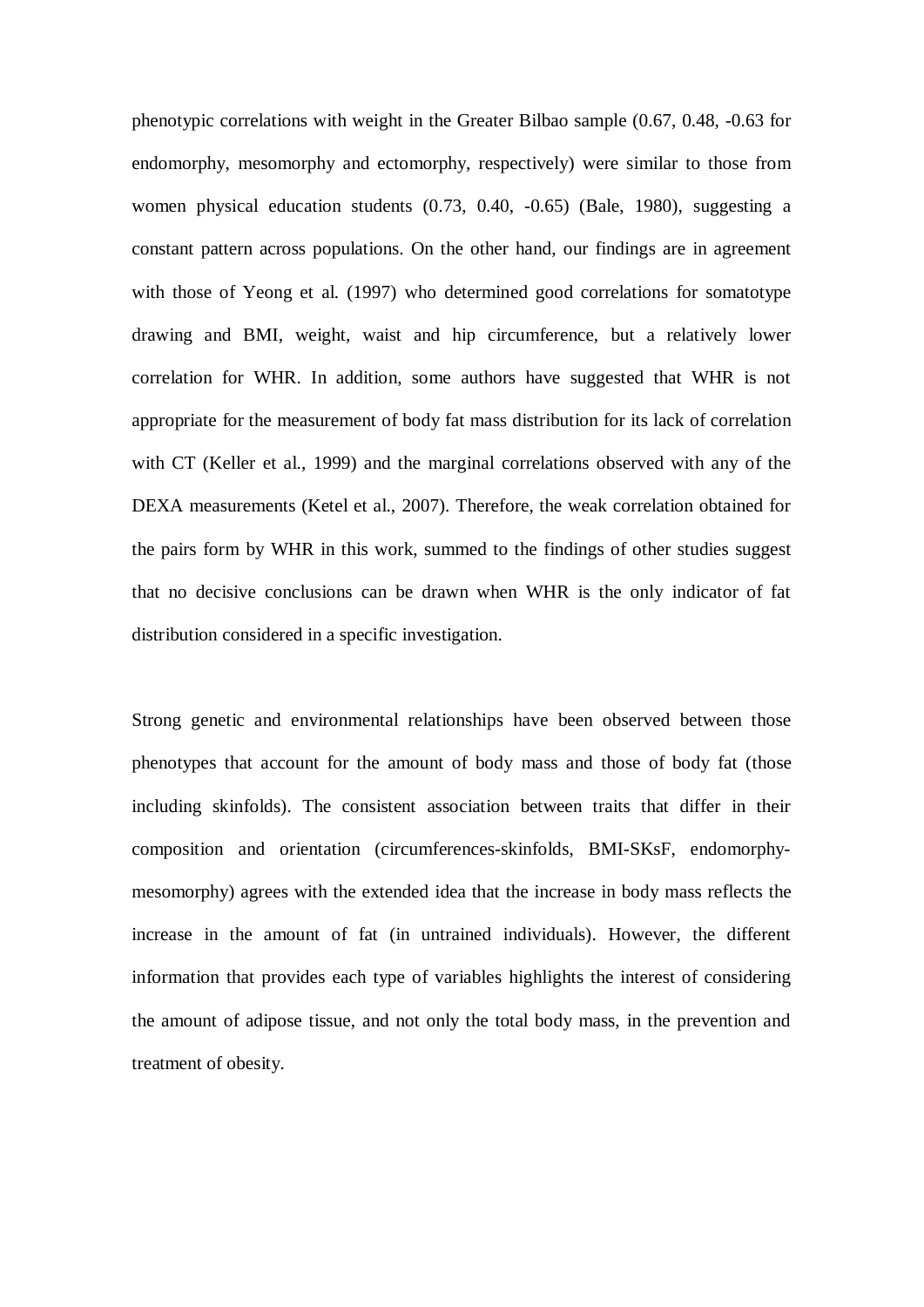The current investigation reports interesting findings on the genetic and environmental architecture of human body morphology and composition but also presents some potential limitations. First, correlation estimates could be affected by observer error. However, since all measures were taken by the same person the inter-observer measurement error is non-existent, which reduces considerably the total error. On the other hand, a potential error to take into account in studies based on multiple comparisons is the type I error. In the present investigation all phenotypes showed kurtosis <2.0 and therefore, estimates should not be affected by this error in a determinant way (Blangero et al., 2001).

In conclusion, our findings reaffirm that there exist strong common genetic factors for all obesity-related traits determining the amount of body fat and mass, but also that there is a residual genetic influence on the local fatness measures that cannot be explained exclusively by the genetic influence on overall fatness. The different genetic control of the phenotypes accounting for truncal and peripheral fat mass highlights the relevance of considering both types of phenotypes in the search prevention and treatment of obesity. Understanding the core of the genetic relationships between phenotypes will help gain insights into the complex nature of obesity and the identification of the genes responsible. Moreover, pleiotropic effects should be taken into account, for their potential implications, whenever these phenotypes of generalized or regional adiposity are considered as risk factors for the development of particular diseases. Future perspectives related to the current topic are to determine if the proportion of the variance of these phenotypes explained by genetic factors, as well as the strength of common genetic and environmental factors among them, are affected by biodemographic factors and socioeconomic status (SES). It is well established that the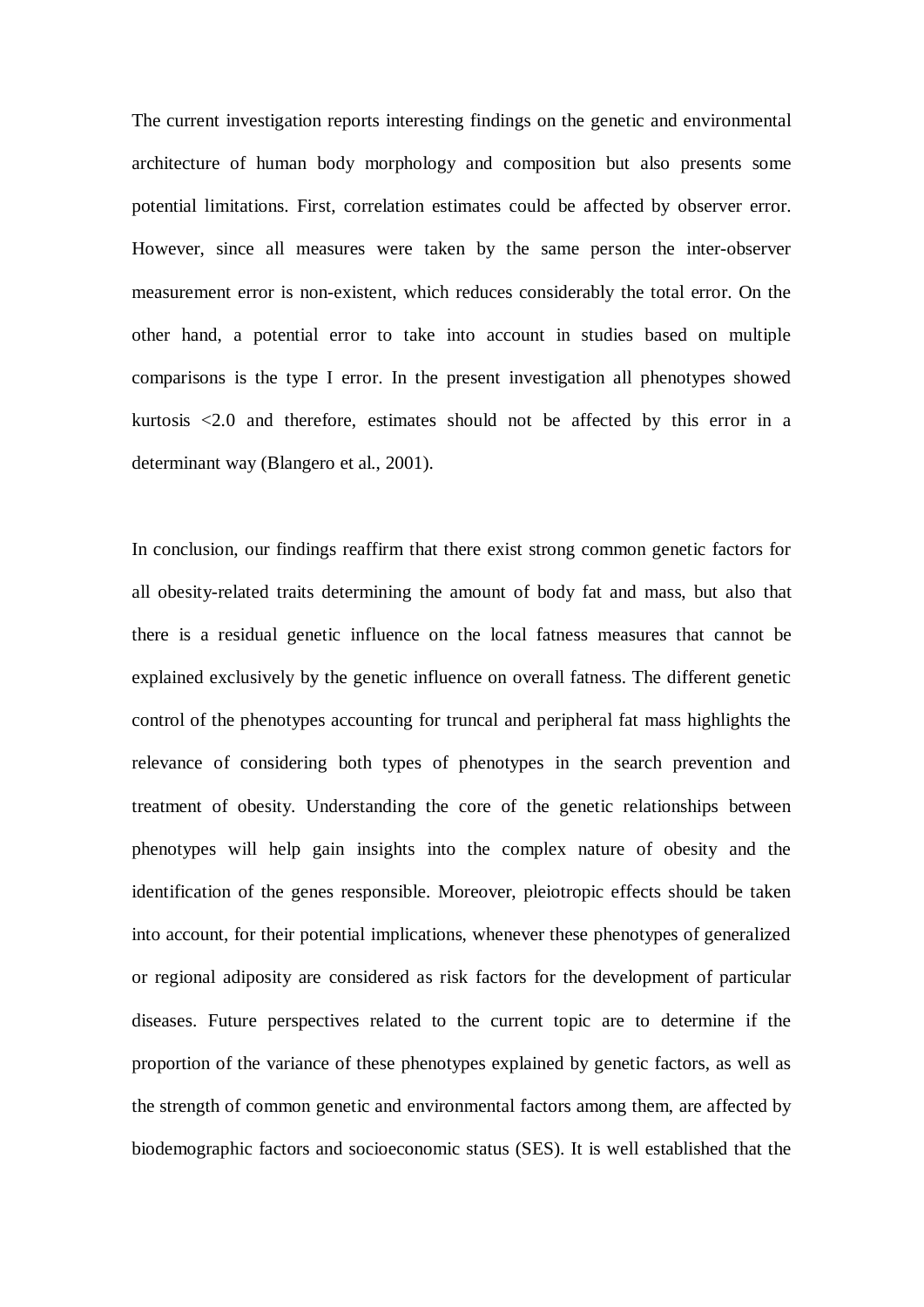variation of body morphology and composition is under genetic control, however, environmental factors have also shown a deterministic role, with their relative contribution probably varying by context. Although in the literature a large number of familial factors have been associated with the physical development of children, the effects of environmental factors (e.g. SES) on heritability estimates and genetic and environmental correlations of anthropometric traits have been scarcely investigated in human populations.

#### ACKNOWLEDGMENTS

This study was supported jointly by a biannual grant of the University of the Basque Country (UPV05/12, 2005–2007). AJ was supported by a predoctoral grant from the Ministry of Education of Spain (AP-2005-236). We would like to thank the many education centres who allowed us to carry out the study. Special thanks also go to the families enrolled in the study for their enthusiastic participation.

# LITERATURE CITED

- Almasy L., Blangero J. 1998. Multipoint quantitative-trait linkage analysis in general pedigrees. *Am J Hum Genet* 62(5):1198-211.
- Bale P. 1980. The relationship of physique and body composition to strenght in a group of physical education students. *Brit J Sports Med* 14(4):193-198.
- Bastarrachea R.A., Kent J.W., Jr., Rozada G., Cole S.A., Lopez-Alvarenga J.C., Aradillas C. et al. 2007. Heritability and genetic correlations of metabolic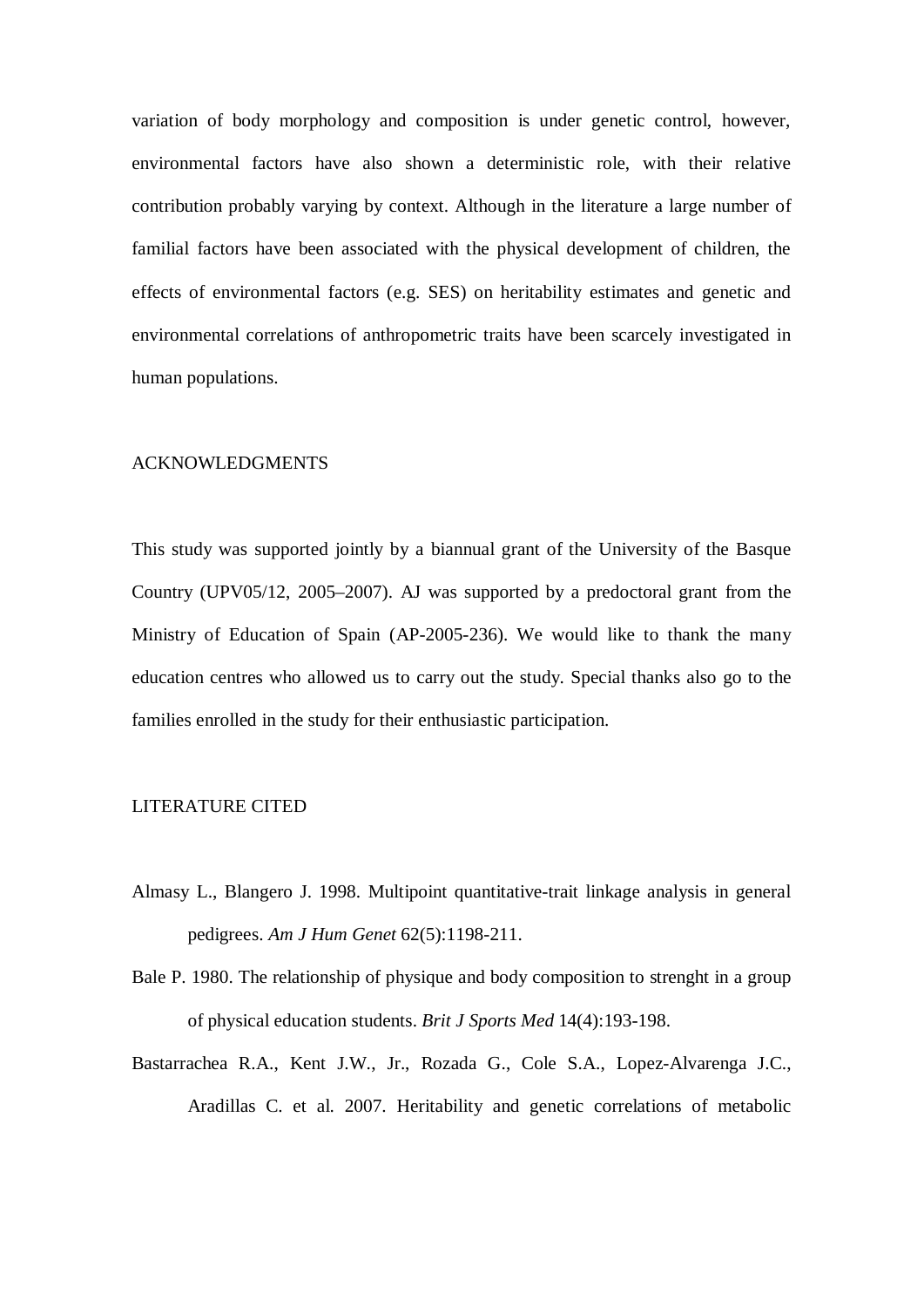disease-related phenotypes in Mexico: preliminary report from the GEMM Family Study. *Hum Biol* 79(1):121-9.

- Benyamin B., Sorensen T.I., Schousboe K., Fenger M., Visscher P.M., Kyvik K.O. 2007. Are there common genetic and environmental factors behind the endophenotypes associated with the metabolic syndrome? *Diabetologia* 50(9):1880-8.
- Blangero J., Williams J.T., Almasy L. 2001. Variance component methods for detecting complex trait loci. *Adv Genet* 42:151-81.
- Bouchard C., Bray G.A., Hubbard V.S. 1990. Basic and clinical aspects of regional fat distribution. *Am J Clin Nutr* 52(5):946-50.
- Butte N.F., Cai G., Cole S.A., Comuzzie A.G. 2006. Viva la Familia Study: genetic and environmental contributions to childhood obesity and its comorbidities in the Hispanic population. *Am J Clin Nutr* 84(3):646-54; quiz 673-4.
- Cardon L.R., Carmelli D., Fabsitz R.R., Reed T. 1994. Genetic and environmental correlations between obesity and body fat distribution in adult male twins. *Hum Biol* 66(3):465-79.
- Carter J.E.L., Heath B.H. 1990. Somatotyping-development and applications. Cambridge [England] ; New York: Cambridge University Press. xiv, 503 p. p.
- Comuzzie A.G., Blangero J., Mahaney M.C., Mitchell B.D., Stern M.P., MacCluer J.W. 1994. Genetic and environmental correlations among skinfold measures. *Int J Obes Relat Metab Disord* 18(6):413-8.
- Choh A.C., Gage T.B., McGarvey S.T., Comuzzie A.G. 2001. Genetic and environmental correlations between various anthropometric and blood pressure traits among adult Samoans. *Am J Phys Anthropol* 115(4):304-11.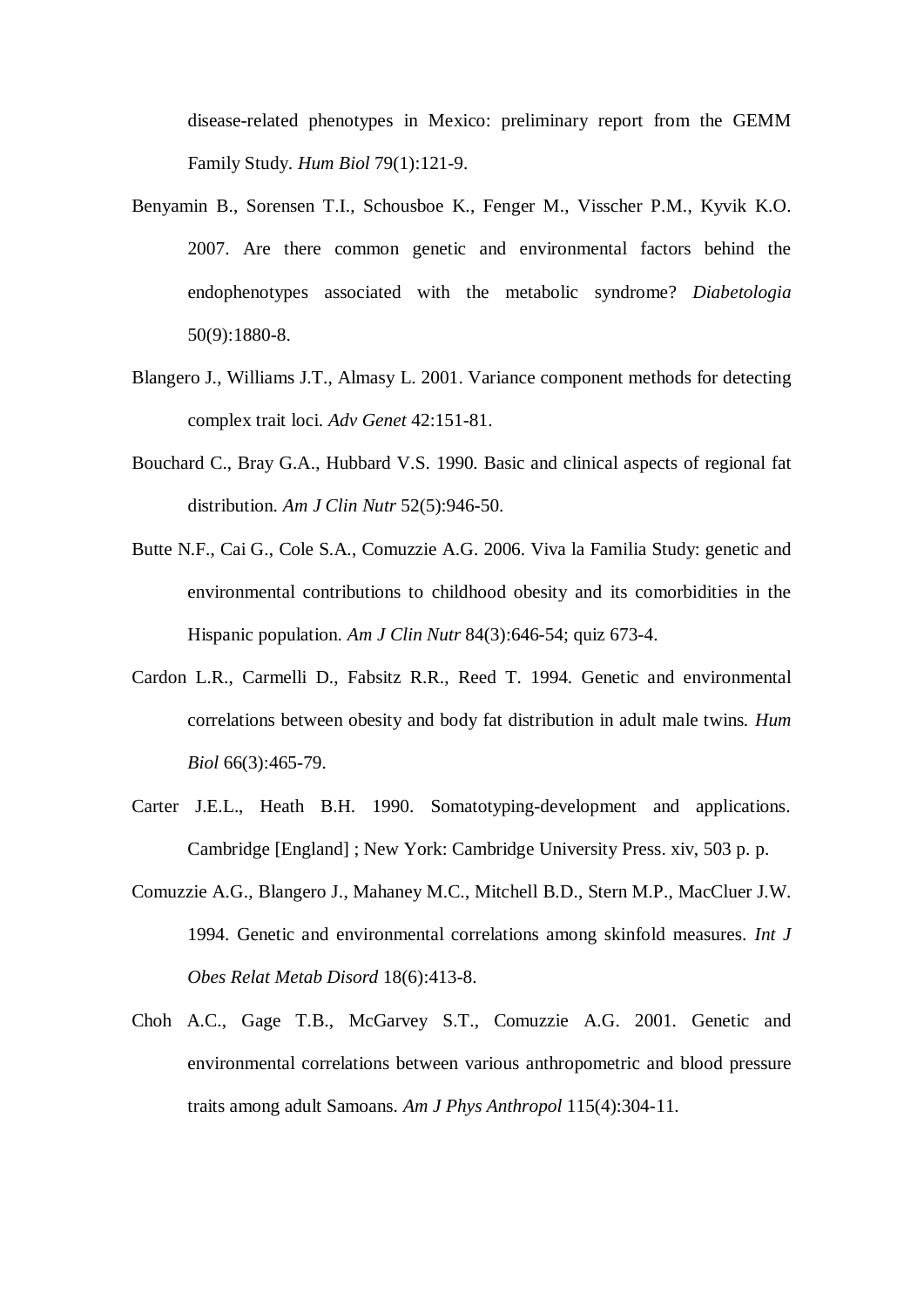- Hasselbalch A.L., Benyamin B., Visscher P.M., Heitmann B.L., Kyvik K.O., Sorensen T.I. 2008. Common genetic components of obesity traits and serum leptin. *Obesity (Silver Spring)* 16(12):2723-9.
- Hauspie R.C., Susanne C., Defrise-Gussenhoven E. 1985. Testing for the presence of genetic variance in factors of face measurements of Belgian twins. *Ann Hum Biol* 12(5):429-40.
- International Association for the Study of Obesity (IASO). In: International Obesity TaskForce Prevalence Data. [http://www.iotf.org/database/index.asp.](http://www.iotf.org/database/index.asp) Accessed 2011.
- Janssen I., Katzmarzyk P.T., Ross R. 2004. Waist circumference and not body mass index explains obesity-related health risk. *Am J Clin Nutr* 79(3):379-84.
- Jelenkovic A., Poveda A., Rebato E. 2011. Quantitative genetics of human morphology and obesity-related phenotypes in nuclear families from the Greater Bilbao (Spain): Comparison with other populations. *Ann Hum Bio*l 38(4):471-8.
- Jeong Y.S., Park E.W., Bae J.M., Lee Y. 1997. Correlation of somatotype drawing and anthropometric values. *J Korean Acad Fam Med* 18(9):918-926.
- Keller C., Chintapalli K., Lancaster J. 1999. Correlation of anthropometry with CT in Mexican-American women. *Res Nurs Health* 22(2):145-53.
- Ketel I.J., Volman M.N., Seidell J.C., Stehouwer C.D., Twisk J.W., Lambalk C.B. 2007. Superiority of skinfold measurements and waist over waist-to-hip ratio for determination of body fat distribution in a population-based cohort of Caucasian Dutch adults. *Eur J Endocrinol* 156(6):655-61.
- Kushner R.F., Blatner D.J. 2005. Risk assessment of the overweight and obese patient. *J Am Diet Assoc* 105(5 Suppl 1):S53-62.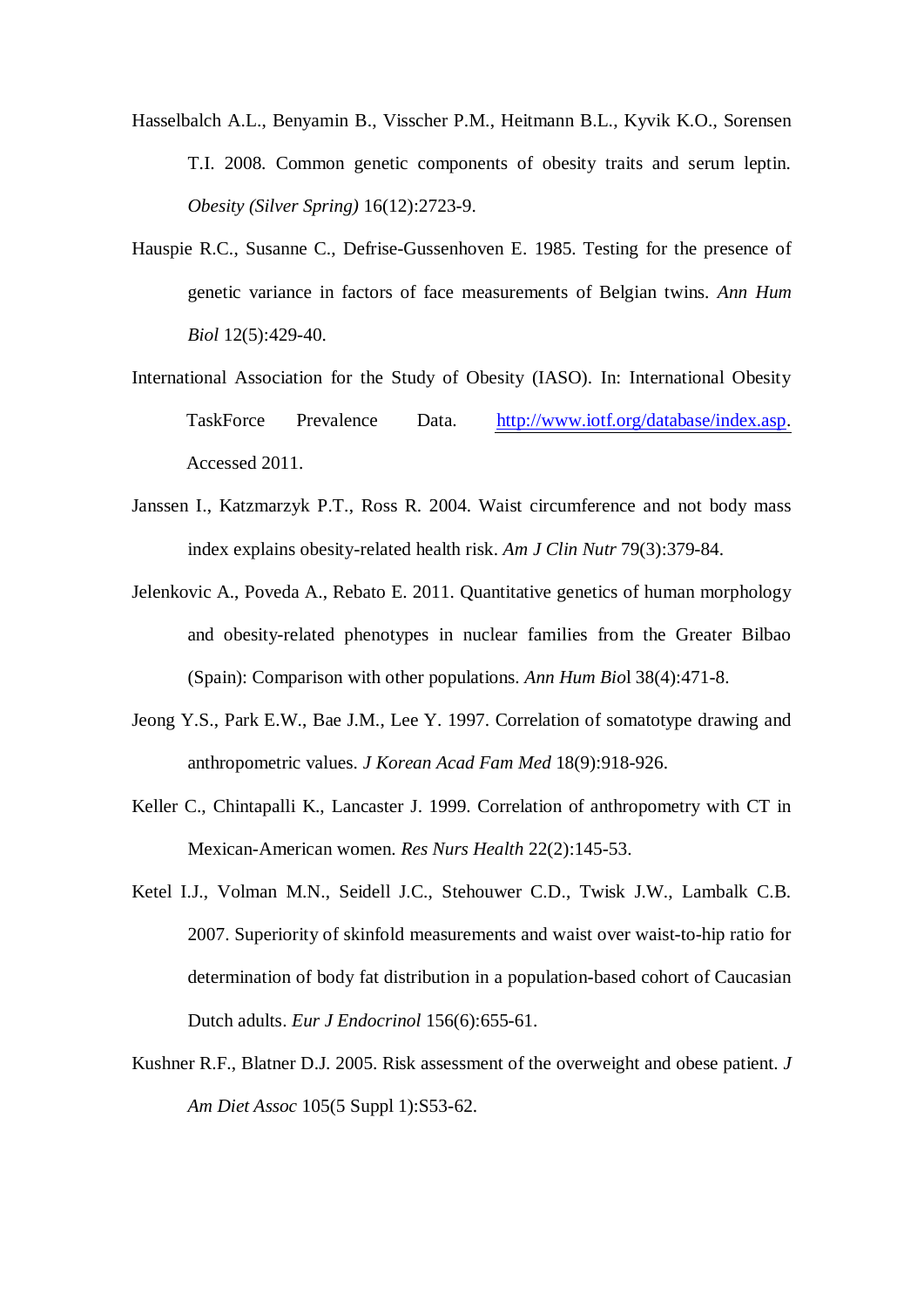- Lee S.Y., Gallagher D. 2008. Assessment methods in human body composition. *Curr Opin Clin Nutr Metab Care* 11(5):566-72.
- Lohman T.G., Roche A.F., Martorell R., editors. 1988. Anthropometric standardization reference manual Champaign, Illinois: Human Kinetics Books.
- Mathias R.A., Deepa M., Deepa R., Wilson A.F., Mohan V. 2009. Heritability of quantitative traits associated with type 2 diabetes mellitus in large multiplex families from South India. *Metabolism* 58(10):1439-45.
- Park S.H., Choi S.J., Lee K.S., Park H.Y. 2009. Waist circumference and waist-toheight ratio as predictors of cardiovascular disease risk in Korean adults. *Circ J* 73(9):1643-50.
- Reeves G.K., Pirie K., Beral V., Green J., Spencer E., Bull D. 2007. Cancer incidence and mortality in relation to body mass index in the Million Women Study: cohort study. *Bmj* 335(7630):1134.
- Schienkiewitz A., Schulze M.B., Hoffmann K., Kroke A., Boeing H. 2006. Body mass index history and risk of type 2 diabetes: results from the European Prospective Investigation into Cancer and Nutrition (EPIC)-Potsdam Study. *Am J Clin Nutr* 84(2):427-33.
- Snijder M.B., Zimmet P.Z., Visser M., Dekker J.M., Seidell J.C., Shaw J.E. 2004. Independent and opposite associations of waist and hip circumferences with diabetes, hypertension and dyslipidemia: the AusDiab Study. *Int J Obes Relat Metab Disord* 28(3):402-9.
- Veldhuis J.D., Roemmich J.N., Richmond E.J., Rogol A.D., Lovejoy J.C., Sheffield-Moore M. et al. 2005. Endocrine control of body composition in infancy, childhood, and puberty. *Endocr Rev* 26(1):114-46.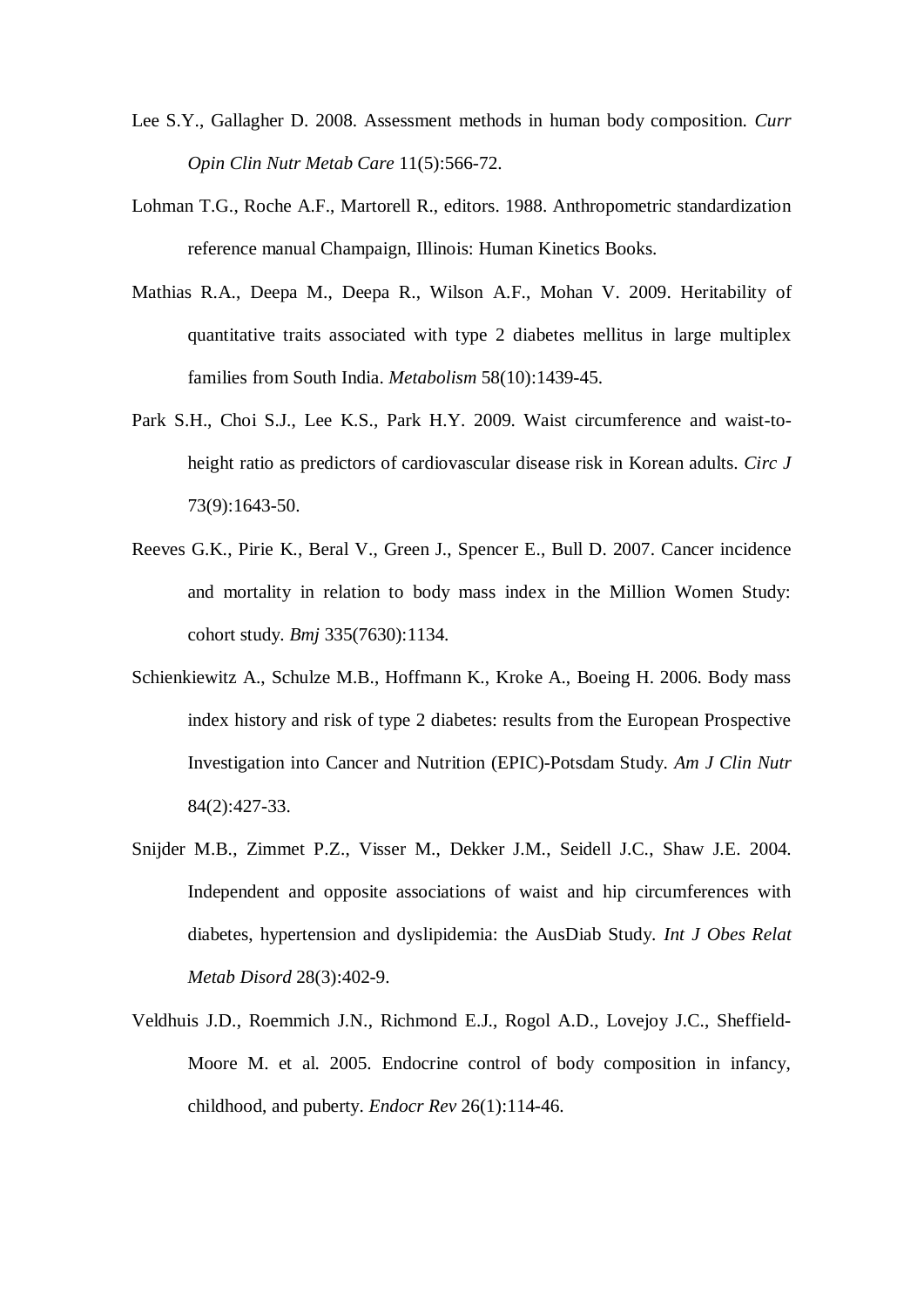- World Health Organization (WHO). http://www.who.int/topics/obesity/en. Accessed 2011.
- Yusuf S., Hawken S., Ounpuu S., Dans T., Avezum A., Lanas F. et al. 2004. Effect of potentially modifiable risk factors associated with myocardial infarction in 52 countries (the INTERHEART study): case-control study. *Lancet* 364(9438):937- 52.
- Zabaneh D., Chambers J.C., Elliott P., Scott J., Balding D.J., Kooner J.S. 2009. Heritability and genetic correlations of insulin resistance and component phenotypes in Asian Indian families using a multivariate analysis. *Diabetologia* 52(12):2585-9.
- Zillikens M.C., Yazdanpanah M., Pardo L.M., Rivadeneira F., Aulchenko Y.S., Oostra B.A. et al. 2008. Sex-specific genetic effects influence variation in body composition. *Diabetologia* 51(12):2233-41.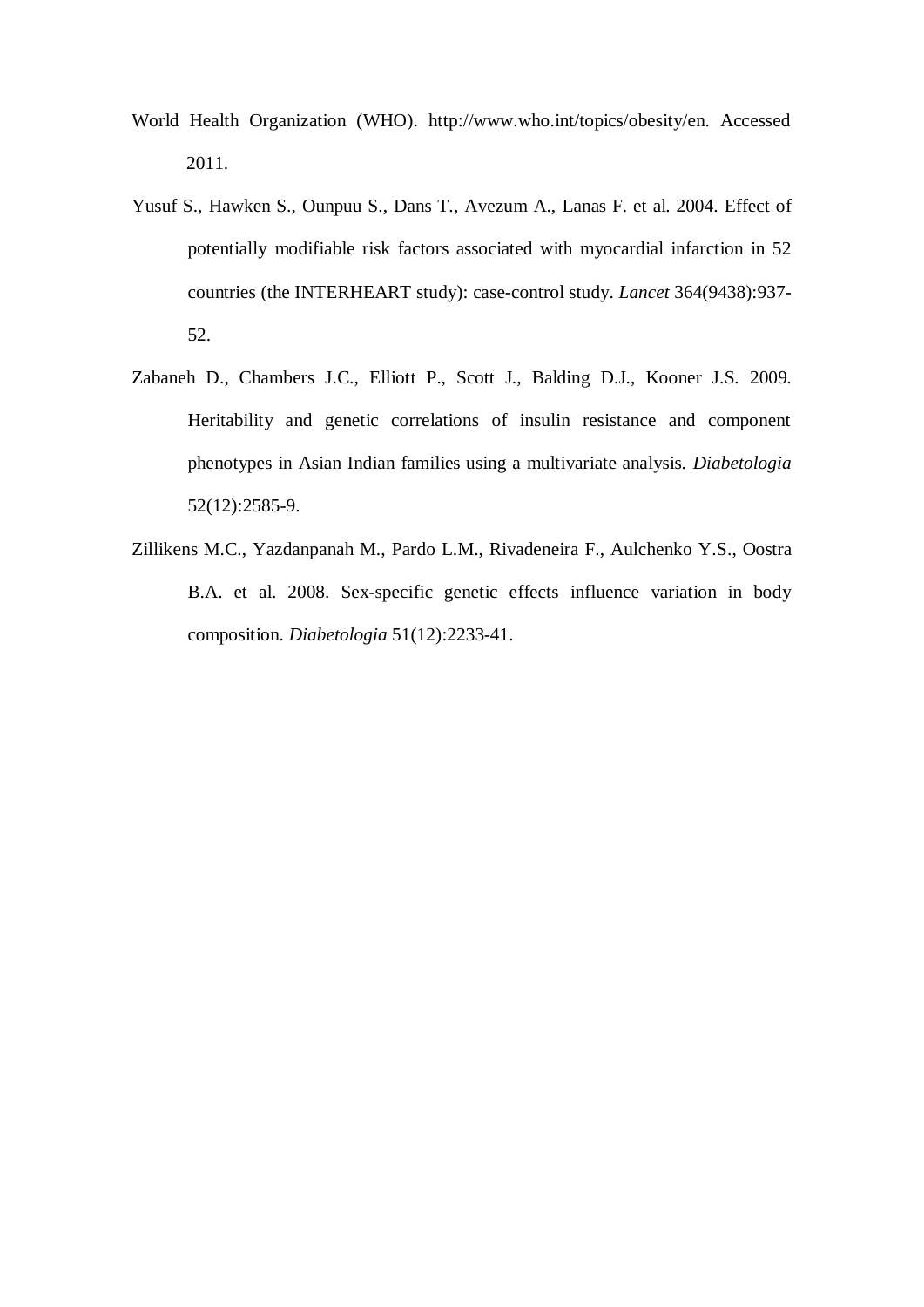Table 1. Descriptive statistics and narrow sense heritability estimates  $(h^2)$  of sum of skinfolds for the parental generation

| Phenotypes Fathers                | Mothers | Heritability $\pm$ S.E. <sup>a</sup> |  |  |  |  |  |  |
|-----------------------------------|---------|--------------------------------------|--|--|--|--|--|--|
| SK3T (mm) 78.9 (23.7) 64.4 (25.5) |         | $0.36 \pm 0.05$                      |  |  |  |  |  |  |
| SK3E (mm) 38.2 (14.3) 60.7 (19.0) |         | $0.47 \pm 0.05$                      |  |  |  |  |  |  |

Descriptive statistics in mean (standard deviation). S.E., Standard error; SK3T, Sum of truncal skinfolds; SK3E, Sum of extremity skinfolds. <sup>a</sup>Heritability estimates were significant at level *P*<0.0001.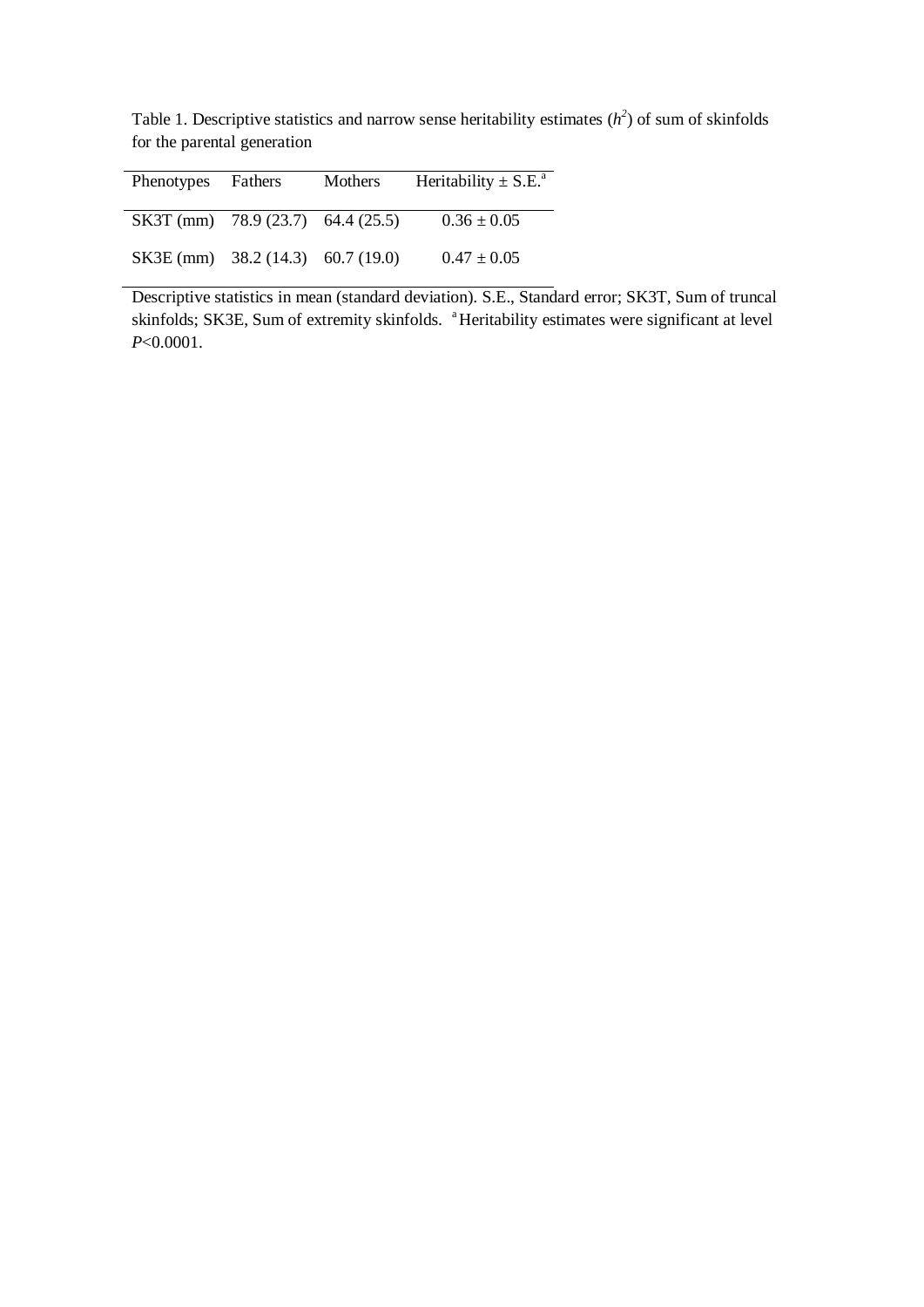|                   |                  | $\mathcal{D}_{\mathcal{L}}$ | 3                | $\overline{4}$   | 5                | 6                | $\tau$           | 8                | 9                | 10               | 11               | $\overline{12}$  | 13               | 14               | 15               | 16               | 17               | 18               | 19                   | 20               | 21               | $\overline{22}$  |
|-------------------|------------------|-----------------------------|------------------|------------------|------------------|------------------|------------------|------------------|------------------|------------------|------------------|------------------|------------------|------------------|------------------|------------------|------------------|------------------|----------------------|------------------|------------------|------------------|
| 1 Stature         |                  | .70 <sup>a</sup>            | $.27^{\rm b}$    | .36 <sup>a</sup> | .53 <sup>a</sup> | .46 <sup>a</sup> | .41 <sup>a</sup> | .12              | .11              | .19 <sup>d</sup> | .21 <sup>c</sup> | $.22^{\circ}$    | .18 <sup>c</sup> | .21 <sup>c</sup> | .14 <sup>d</sup> | $.18^{d}$        | .12              | $-28^{b}$        | .16 <sup>d</sup>     | .07              | $-31^{a}$        | .27 <sup>a</sup> |
| 2 Weight          | .48 <sup>a</sup> |                             | .82 <sup>a</sup> | .84 <sup>a</sup> | .94 <sup>a</sup> | .86 <sup>a</sup> | .92 <sup>a</sup> | .60 <sup>a</sup> | .58 <sup>a</sup> | .63 <sup>a</sup> | .70 <sup>a</sup> | .69 <sup>a</sup> | .56 <sup>a</sup> | .71 <sup>a</sup> | .61 <sup>a</sup> | .69 <sup>a</sup> | .80 <sup>a</sup> | $-.11$           | .29 <sup>b</sup>     | .62 <sup>a</sup> | .34 <sup>a</sup> | $-49a$           |
| 3 Upper arm C     | $.25^{\rm b}$    | .85 <sup>a</sup>            |                  | .82 <sup>a</sup> | .84 <sup>a</sup> | .78 <sup>a</sup> | .96 <sup>a</sup> | .72 <sup>a</sup> | .72 <sup>a</sup> | .68 <sup>a</sup> | .78 <sup>a</sup> | .74 <sup>a</sup> | .58 <sup>a</sup> | .78 <sup>a</sup> | .71 <sup>a</sup> | .72 <sup>a</sup> | .92 <sup>a</sup> | .06              | .21 <sup>d</sup>     | .77 <sup>a</sup> | .64 <sup>a</sup> | $-76^{\circ}$    |
| 4 Waist C         | .25 <sup>b</sup> | .87 <sup>a</sup>            | .75 <sup>a</sup> |                  | .85 <sup>a</sup> | .70 <sup>a</sup> | .90 <sup>a</sup> | .67 <sup>a</sup> | .60 <sup>a</sup> | .76 <sup>a</sup> | .82 <sup>a</sup> | .85 <sup>a</sup> | .50 <sup>a</sup> | .80 <sup>a</sup> | .62 <sup>a</sup> | .84 <sup>a</sup> | .87 <sup>a</sup> | .40 <sup>b</sup> | .44 <sup>a</sup>     | .77 <sup>a</sup> | .46 <sup>a</sup> | $-0.66^a$        |
| 5 Hip C           | .46 <sup>a</sup> | .90 <sup>a</sup>            | .78 <sup>a</sup> | .78 <sup>a</sup> |                  | .80 <sup>a</sup> | .93 <sup>a</sup> | .69 <sup>a</sup> | .63 <sup>a</sup> | .70 <sup>a</sup> | .78 <sup>a</sup> | .76 <sup>a</sup> | .60 <sup>a</sup> | .79 <sup>a</sup> | .67 <sup>a</sup> | .76 <sup>a</sup> | .85 <sup>a</sup> | $-.18$           | .32 <sup>a</sup>     | .72 <sup>a</sup> | .41 <sup>a</sup> | $-58^{\rm a}$    |
| 6 Calf C          | .40 <sup>a</sup> | .80 <sup>a</sup>            | .68 <sup>a</sup> | .65 <sup>a</sup> | .76 <sup>a</sup> |                  | .87 <sup>a</sup> | .51 <sup>a</sup> | .50 <sup>a</sup> | .47 <sup>a</sup> | .54 <sup>a</sup> | .51 <sup>a</sup> | .58 <sup>a</sup> | $.53^{\circ}$    | .55 <sup>a</sup> | .57 <sup>a</sup> | .79 <sup>a</sup> | $-.13$           | .08                  | .50 <sup>a</sup> | .58 <sup>a</sup> | $-64^{\circ}$    |
| 7 CRsF            | .34 <sup>a</sup> | .95 <sup>a</sup>            | .93 <sup>a</sup> | .87 <sup>a</sup> | .90 <sup>a</sup> | .82 <sup>a</sup> |                  | .70 <sup>a</sup> | .67 <sup>a</sup> | .71 <sup>a</sup> | .79 <sup>a</sup> | .76 <sup>a</sup> | .59 <sup>a</sup> | .80 <sup>a</sup> | .69 <sup>a</sup> | .78 <sup>a</sup> | .93 <sup>a</sup> | .05              | .29 <sup>c</sup>     | .75 <sup>a</sup> | .60 <sup>a</sup> | $-70^{\circ}$    |
| 8 Biceps SK       | .16 <sup>d</sup> | .69 <sup>a</sup>            | .75 <sup>a</sup> | .69 <sup>a</sup> | .65 <sup>a</sup> | .58 <sup>a</sup> | .76 <sup>a</sup> |                  | .92 <sup>a</sup> | .68 <sup>a</sup> | .79 <sup>a</sup> | .78 <sup>a</sup> | .73 <sup>a</sup> | .80 <sup>a</sup> | .92 <sup>a</sup> | .93 <sup>a</sup> | .72 <sup>a</sup> | .16              | $-.11$               | .89 <sup>a</sup> | .38 $a$          | $-60^{\circ}$    |
| 9 Triceps SK      | .11              | .65 <sup>a</sup>            | .72 <sup>a</sup> | .61 <sup>a</sup> | .68 <sup>a</sup> | .59 <sup>a</sup> | .72 <sup>a</sup> | .80 <sup>a</sup> |                  | .65 <sup>a</sup> | .75 <sup>a</sup> | .73 <sup>a</sup> | .83 <sup>a</sup> | .75 <sup>a</sup> | .97 <sup>a</sup> | .93 <sup>a</sup> | .69 <sup>a</sup> | .06              | $-0.22$ <sup>d</sup> | .89 <sup>a</sup> | .35 <sup>a</sup> | $-58a$           |
| 10 Subscapular SK | .14 <sup>d</sup> | .73 <sup>a</sup>            | .75 <sup>a</sup> | .74 <sup>a</sup> | .69 <sup>a</sup> | .59 <sup>a</sup> | .77 <sup>a</sup> | .77 <sup>a</sup> | .73 <sup>a</sup> |                  | .77 <sup>a</sup> | .78 <sup>a</sup> | .42 <sup>a</sup> | .89 <sup>a</sup> | .61 <sup>a</sup> | .79 <sup>a</sup> | .71 <sup>a</sup> | .23 <sup>d</sup> | .46 <sup>a</sup>     | .87 <sup>a</sup> | .30 <sup>b</sup> | $-.54^{\circ}$   |
| 11 Suprailiac SK  | .08              | .70 <sup>a</sup>            | .72 <sup>a</sup> | .75 <sup>a</sup> | .65 <sup>a</sup> | .56 <sup>a</sup> | .74 <sup>a</sup> | .78 <sup>a</sup> | .74 <sup>a</sup> | .77 <sup>a</sup> |                  | .94 <sup>a</sup> | .65 <sup>a</sup> | .96 <sup>a</sup> | .77 <sup>a</sup> | .92 <sup>a</sup> | .81 <sup>a</sup> | .18              | .35 <sup>c</sup>     | .94 <sup>a</sup> | $.34^{b}$        | $-61a$           |
| 12 Abdominal SK   | .10              | .72 <sup>a</sup>            | .74 <sup>a</sup> | .73 <sup>a</sup> | .65 <sup>a</sup> | .58 <sup>a</sup> | .75 <sup>a</sup> | .79 <sup>a</sup> | .74 <sup>a</sup> | .82 <sup>a</sup> | .85 <sup>a</sup> |                  | .56 <sup>a</sup> | .97 <sup>a</sup> | .80 <sup>a</sup> | .84 <sup>a</sup> | .77 <sup>a</sup> | .27 <sup>d</sup> | .42 <sup>b</sup>     | .90 <sup>a</sup> | .33 <sup>b</sup> | $-.62a$          |
| 13 Calf SK        | .09              | .63 <sup>a</sup>            | .67 <sup>a</sup> | .62 <sup>a</sup> | .63 <sup>a</sup> | .61 <sup>a</sup> | .69 <sup>a</sup> | .73 <sup>a</sup> | .72 <sup>a</sup> | .71 <sup>a</sup> | .69 <sup>a</sup> | .75 <sup>a</sup> |                  | .58 <sup>a</sup> | .92 <sup>a</sup> | .82 <sup>a</sup> | .62 <sup>a</sup> | $-.04$           | $-0.39$ <sup>a</sup> | .91 <sup>a</sup> | .23 <sup>c</sup> | $-.50a$          |
| 14 SK3T           | .11              | .76 <sup>a</sup>            | .77 <sup>a</sup> | .85 <sup>a</sup> | .70 <sup>a</sup> | .61 <sup>a</sup> | .80 <sup>a</sup> | .83 <sup>a</sup> | .78 <sup>a</sup> | .89 <sup>a</sup> | .95 <sup>a</sup> | .95 <sup>a</sup> | .75 <sup>a</sup> |                  | .74 <sup>a</sup> | .92 <sup>a</sup> | .82 <sup>a</sup> | .23              | $.68a$               | .95 <sup>a</sup> | .35 <sup>a</sup> | $-61^a$          |
| 15 SK3E           | .13              | .71 <sup>a</sup>            | .77 <sup>a</sup> | .70 <sup>a</sup> | .72 <sup>a</sup> | .64 <sup>a</sup> | .79 <sup>a</sup> | .92 <sup>a</sup> | .92 <sup>a</sup> | .80 <sup>a</sup> | .80 <sup>a</sup> | .78 <sup>a</sup> | .90 <sup>a</sup> | .86 <sup>a</sup> |                  | .94 <sup>a</sup> | .60 <sup>a</sup> | .07              | $-27$ <sup>c</sup>   | .87 <sup>a</sup> | .33 <sup>a</sup> | $-59^{a}$        |
| 16 SKsF           | .12              | .77 <sup>a</sup>            | .79 <sup>a</sup> | .79 <sup>a</sup> | .75 <sup>a</sup> | .65 <sup>a</sup> | .83 <sup>a</sup> | .91 <sup>a</sup> | .87 <sup>a</sup> | .88 <sup>a</sup> | .91 <sup>a</sup> | .92 <sup>a</sup> | .84 <sup>a</sup> | .97 <sup>a</sup> | .96 <sup>a</sup> |                  | .81 <sup>a</sup> | .15              | .05                  | .97 <sup>a</sup> | .36 <sup>a</sup> | $-64^{\rm a}$    |
| 17 BMI            | .16 <sup>d</sup> | .92 <sup>a</sup>            | $85^{\rm a}$     | .89 <sup>a</sup> | .85 <sup>a</sup> | .77 <sup>a</sup> | .94 <sup>a</sup> | .72 <sup>a</sup> | .70 <sup>a</sup> | .77 <sup>a</sup> | .77 <sup>a</sup> | .77 <sup>a</sup> | .69 <sup>a</sup> | .83 <sup>a</sup> | .79 <sup>a</sup> | .84 <sup>a</sup> |                  | .14              | .27 <sup>c</sup>     | $.80^{\rm a}$    | .74 <sup>a</sup> | $-89a$           |
| <b>18 WHR</b>     | $-0.23^{b}$      | .21 <sup>b</sup>            | .15 <sup>c</sup> | .54 <sup>a</sup> | $-.01$           | $-.13$           | .05              | .16 <sup>c</sup> | .06              | .25 <sup>a</sup> | .32 <sup>a</sup> | .27 <sup>a</sup> | $.10\,$          | .33 <sup>a</sup> | .12 <sup>d</sup> | .25 <sup>a</sup> | .31 <sup>a</sup> |                  | .31 <sup>c</sup>     | .23 <sup>d</sup> | .18              | $-24^{\rm a}$    |

Table 2. Genetic (upper triangle) and environmental (lower triangle) correlation matrices among the studied phenotypes